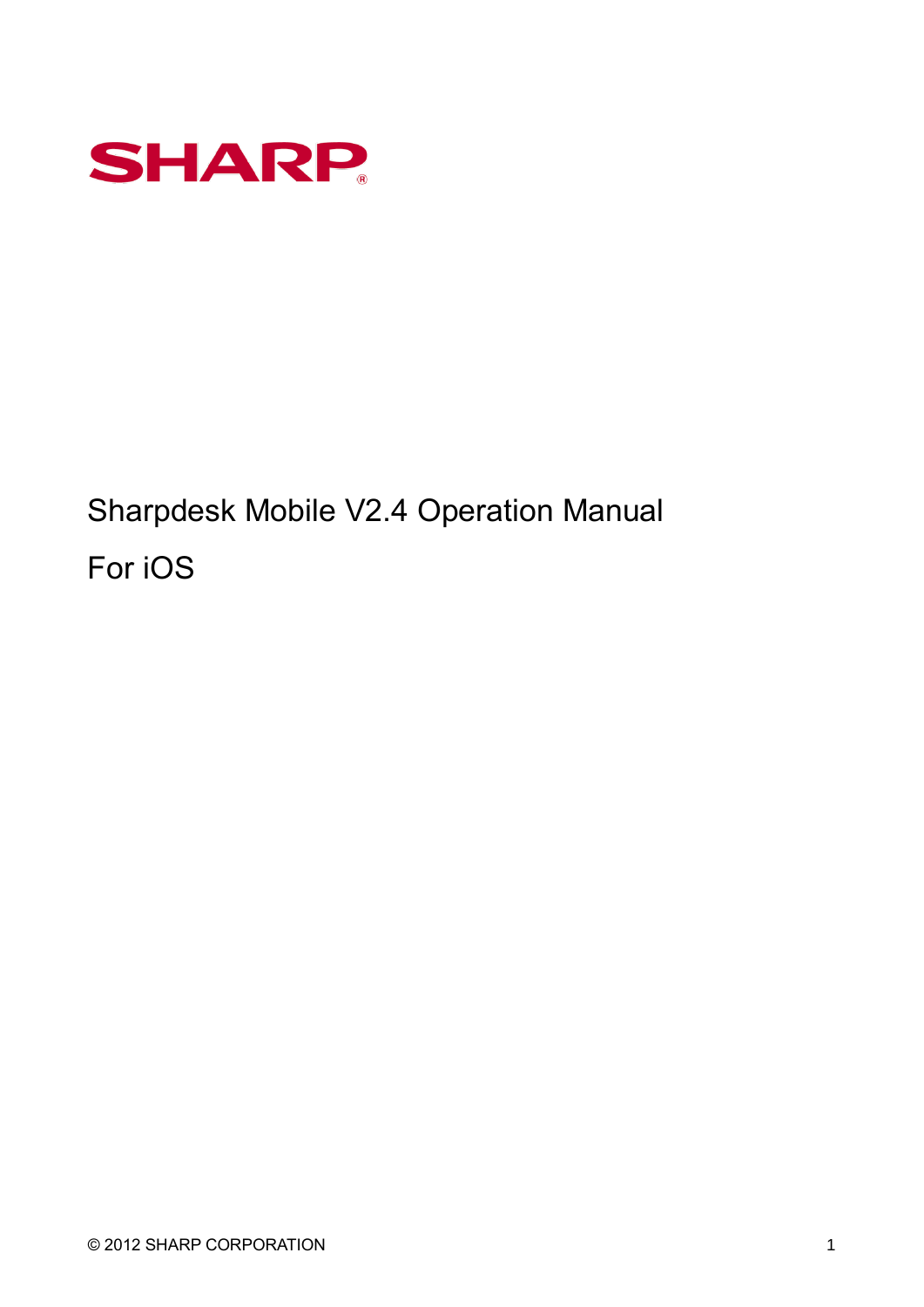# **Table of Contents**

| 1              |     |  |  |  |  |
|----------------|-----|--|--|--|--|
| 2              |     |  |  |  |  |
| 3              |     |  |  |  |  |
| 4              |     |  |  |  |  |
|                |     |  |  |  |  |
|                |     |  |  |  |  |
|                |     |  |  |  |  |
|                |     |  |  |  |  |
|                |     |  |  |  |  |
|                | 4.3 |  |  |  |  |
|                | 4.4 |  |  |  |  |
|                |     |  |  |  |  |
|                | 51  |  |  |  |  |
|                |     |  |  |  |  |
|                |     |  |  |  |  |
|                |     |  |  |  |  |
| $7\phantom{.}$ |     |  |  |  |  |
| 8              |     |  |  |  |  |
| 9              |     |  |  |  |  |
|                | 9.1 |  |  |  |  |
|                | 9.2 |  |  |  |  |
|                | 9.3 |  |  |  |  |
|                | 9.4 |  |  |  |  |
|                | 9.5 |  |  |  |  |
|                |     |  |  |  |  |
|                |     |  |  |  |  |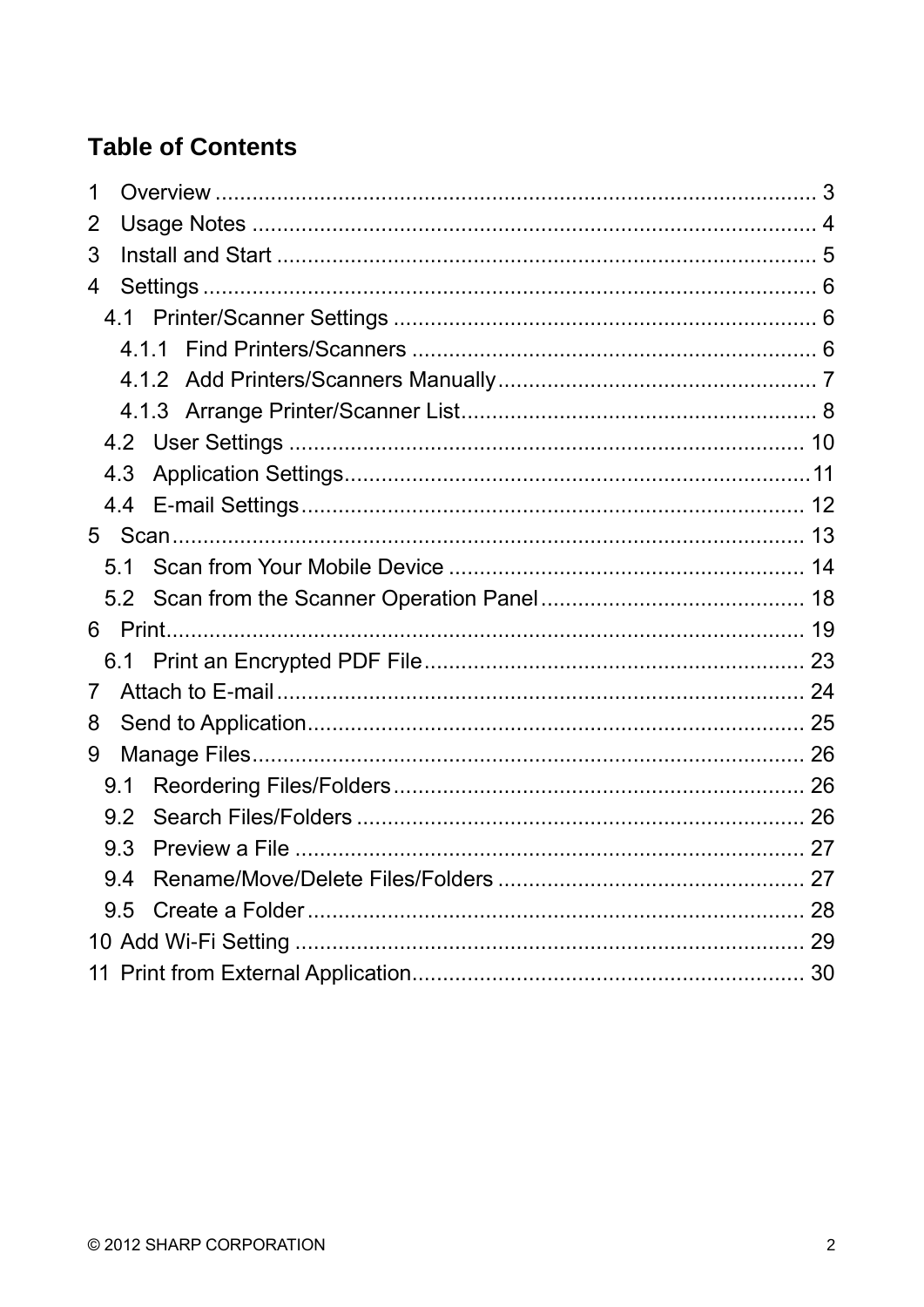# <span id="page-2-0"></span>**1 Overview**

This product is an application that

- Receives, previews and stores scanned documents from your scanner to your mobile device
- **•** Prints the documents and photos stored in your mobile device, e-mails received in your mobile device and Web pages browsed from your mobile device to your printer
- Attaches the scanned documents to e-mail, or sends the documents to other applications installed in your mobile device

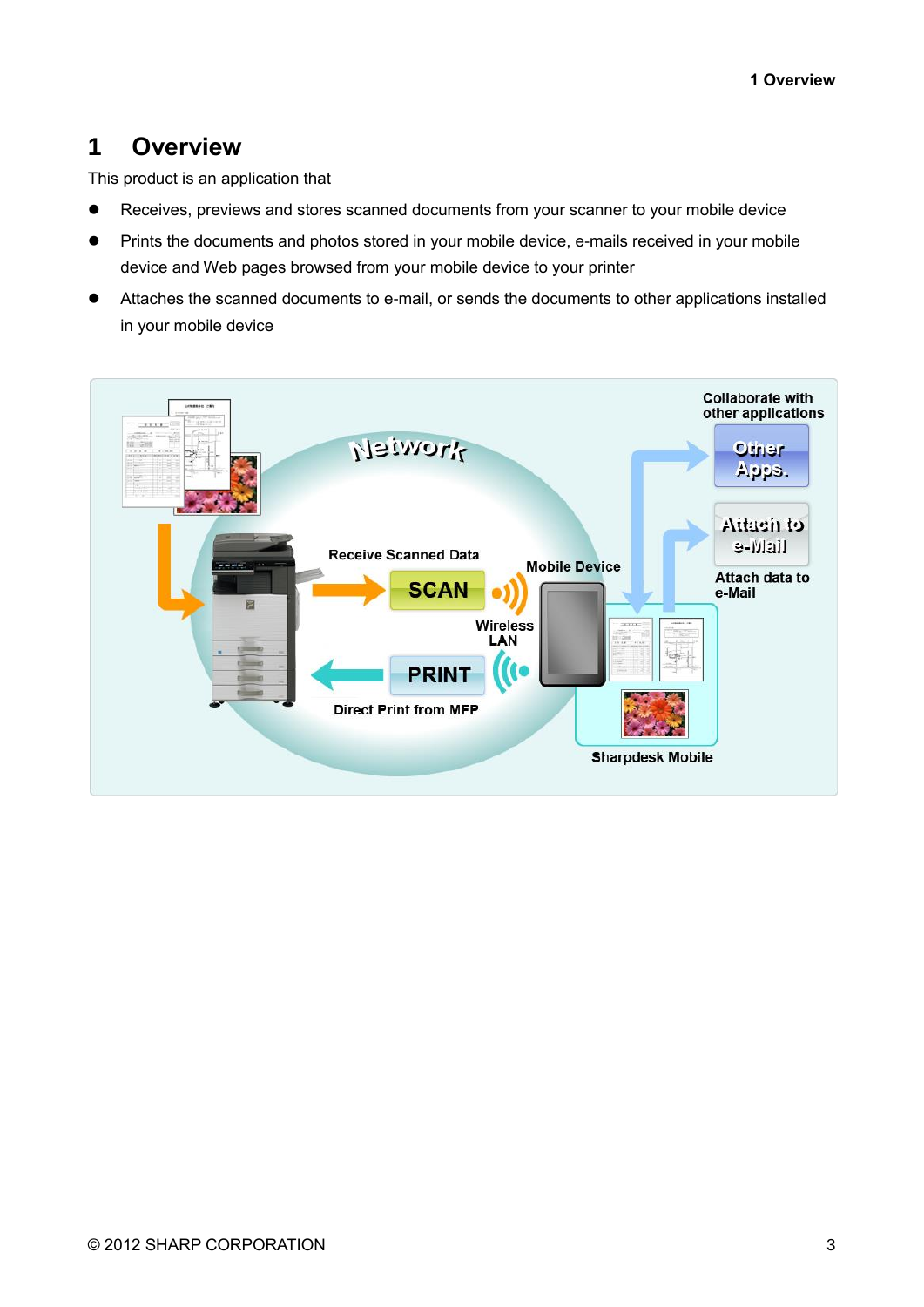# <span id="page-3-0"></span>**2 Usage Notes**

- Design and specifications are subject to change without notice.
- Please see the following support web site for the latest information of this application. [https://global.sharp/products/copier/docu\\_solutions/mobile/sharpdesk\\_mobile/](https://global.sharp/products/copier/docu_solutions/mobile/sharpdesk_mobile/)
- Your mobile device must be connected to wireless network.
- This application can handle the following file formats:
	- ➢ JPEG, TIFF, PNG, PDF (including compact PDF and encrypted PDF) and Office Open XML files (OOXML files: DOCX, XLSX and PPTX) Note: This is limited to machines which can print and scan OOXML (DOCX, XLSX and PPTX) files.
	- ➢ Maximum length of file names of these file formats that this application can handle is 200 characters.

| ັ                              |                                                                |         |
|--------------------------------|----------------------------------------------------------------|---------|
| File format                    | Viewable and Rotatable                                         |         |
| <b>Encrypted PDF</b>           | No.                                                            |         |
| Unencrypted PDF                | PDF scanned by SHARP scanner<br>(including Scan Accessory Kit) | $Yes*1$ |
|                                | <b>Others</b>                                                  | $Yes*2$ |
| <b>TIFF</b>                    |                                                                | Yes     |
| <b>JPEG</b>                    |                                                                | Yes     |
| <b>PNG</b>                     |                                                                | Yes     |
| OOXML files (DOCX, XLSX, PPTX) |                                                                | No      |

 $\triangleright$  Preview and thumbnail image are not available for some of the file formats.

\*1 : Compact PDF and Bk text enhanced PDF files which are larger than A4/letter size cannot be rotated in preview mode.

\*2 : Previewed image is not rotatable. Thumbnail is not viewable.

- This document explains operations on the landscape screen of iPad.
- This application uses Bonjour, SNMP, FTP, HTTP and Raw to discover scanners and printers on the network, receive scanned data from scanners and print to printers.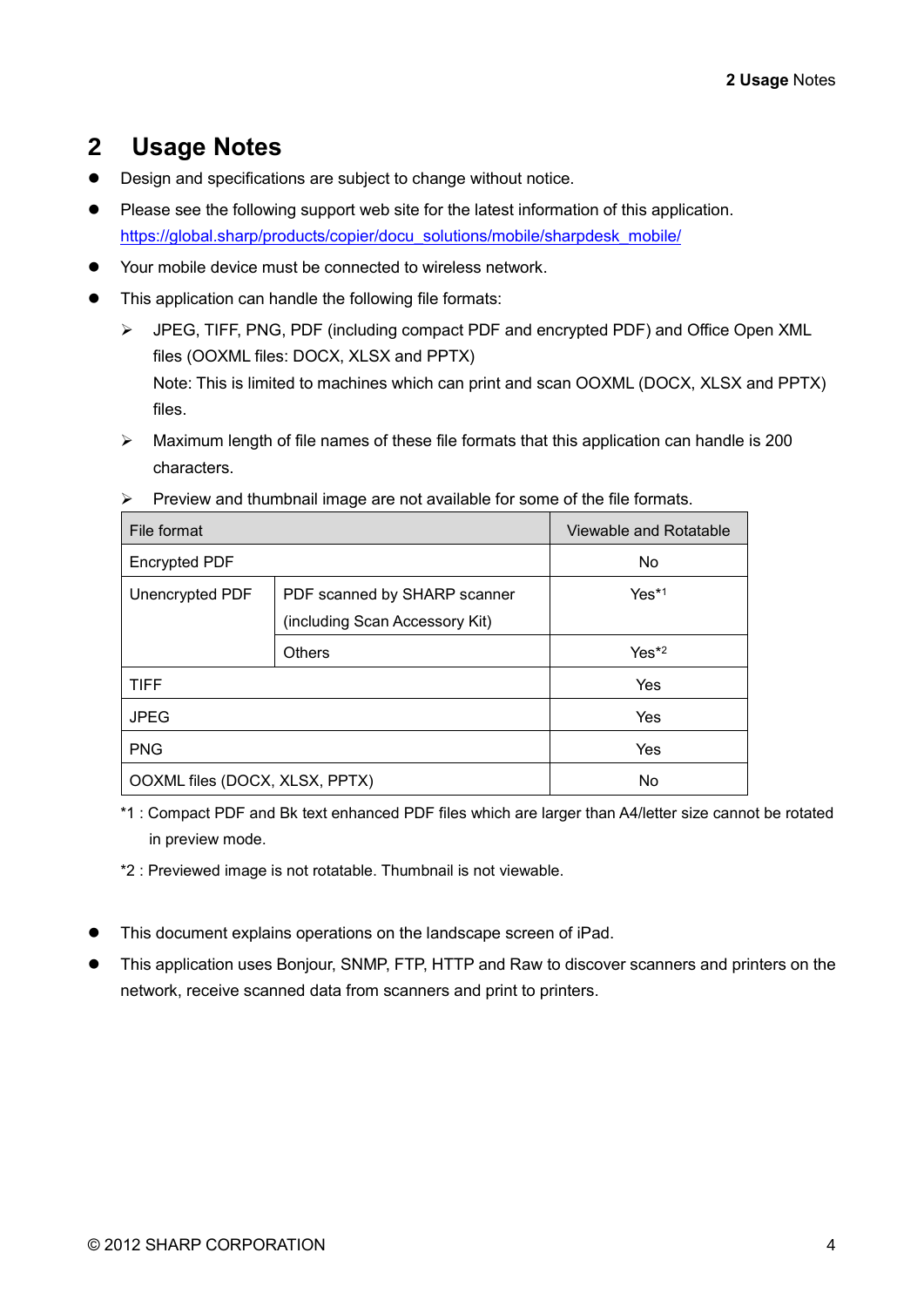# <span id="page-4-0"></span>**3 Install and Start**

Install Sharpdesk Mobile application on your mobile device.

- I. Install the application from the App Store. Sharpdesk Mobile application can be found under "Utilities." Or, type in "Sharpdesk Mobile" in a keyword search box to locate the application.
- II. After installing this application, tap the "Sharpdesk Mobile" icon to start. End User License Agreement is displayed for the first time. If you agree to the terms of the agreement, tap "Agree."

Note: If you disagree, you cannot use this application even for a trial purpose. Once agreed, the End User License Agreement is no longer displayed.

III. The main screen is displayed.

Note: If no scanners are registered, a popup message "There is no available scanner" is displayed when starting the application on iPad.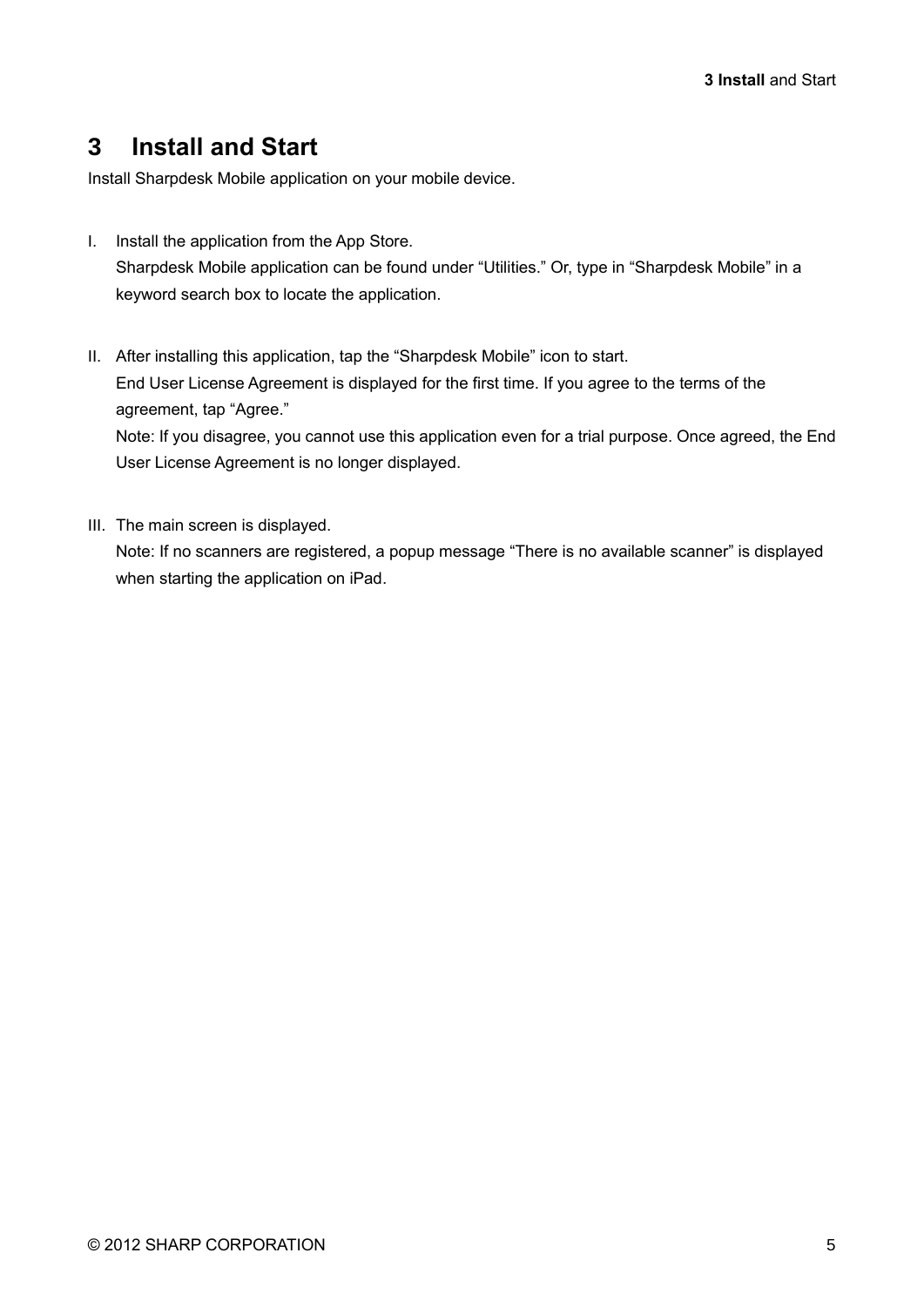# <span id="page-5-0"></span>**4 Settings**

You can configure various settings by tapping "Settings" on the main screen.

## <span id="page-5-1"></span>**4.1 Printer/Scanner Settings**

Printers and scanners must be registered to print from and scan document to this application.

When printers/scanners are connected to a local network, you can automatically discover printers/scanners and register them.

When printers/scanners are not connected to a local network or cannot be discovered automatically, you can manually register them.

## <span id="page-5-2"></span>**4.1.1 Find Printers/Scanners**

Tap "Find Printers/Scanners". Printers and scanners on the network are automatically discovered. Note: Printers/scanners must be on the same network segment where your mobile device is connected. If you wish to use a printer/scanner on a different network segment, you may manually add a printer/scanner. Go to "Add Printers/Scanners Manually" (Section [4.1.2\)](#page-6-0) for further instruction.

Discovered printers and scanners are displayed in a list.

"Product Name" and "Location" information retrieved from a printer/scanner is displayed. ("Product Name(Location)" or "Product Name(IP Address)" is displayed above the "IP address"). Note: The display format ("Product Name(Location)" or "Product Name(IP Address)") in the list can be configured in "Application Settings" (See section [4.3\)](#page-10-0). "SHARP" which is included in the "Product Name" retrieved from the printer/scanner is not displayed.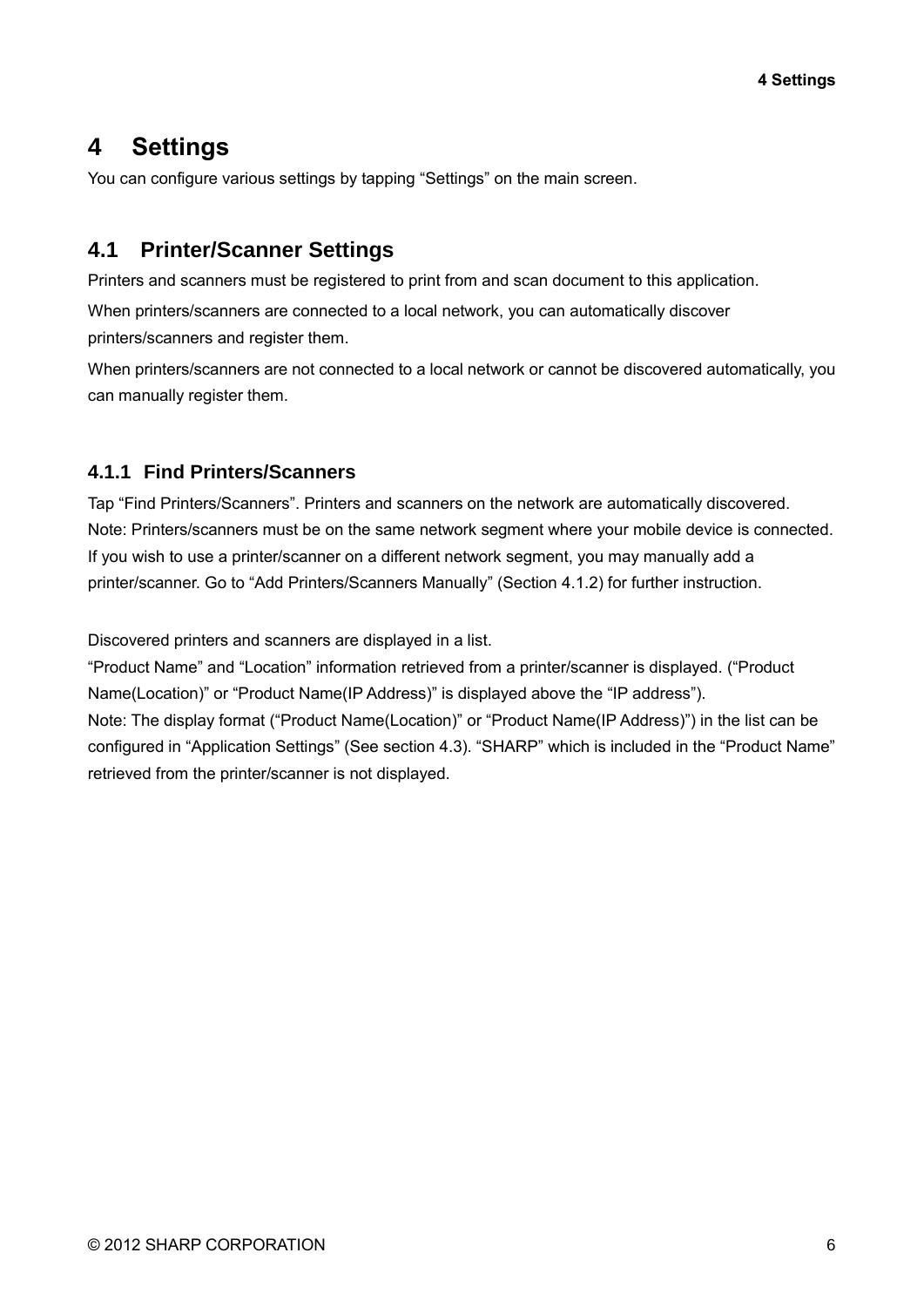## <span id="page-6-0"></span>**4.1.2 Add Printers/Scanners Manually**

Tap "Add Manually". The following items can be set.

Tap "Save" to save the settings. If you wish to cancel, tap "Back" to go back to the previous screen.

| Item                                                                                                                                                                                                                                                                                                               | Description                                                                                                                                                                                                |                                                                                                                                                                         |  |  |
|--------------------------------------------------------------------------------------------------------------------------------------------------------------------------------------------------------------------------------------------------------------------------------------------------------------------|------------------------------------------------------------------------------------------------------------------------------------------------------------------------------------------------------------|-------------------------------------------------------------------------------------------------------------------------------------------------------------------------|--|--|
| Name                                                                                                                                                                                                                                                                                                               | Enter printer/scanner name that you wish to add.                                                                                                                                                           |                                                                                                                                                                         |  |  |
| Note: If Name is not entered, IP address is set as the name. If the address which was<br>entered for "IP Address" can be connected to, the "Product Name" and "Location"<br>settings for the printer/scanner will be acquired, and the name will be set according to<br>"Naming Method" in "Application Settings". |                                                                                                                                                                                                            |                                                                                                                                                                         |  |  |
| <b>Product Name</b>                                                                                                                                                                                                                                                                                                | Enter the Product Name for the printer/scanner to be registered.                                                                                                                                           |                                                                                                                                                                         |  |  |
|                                                                                                                                                                                                                                                                                                                    | Name" setting for the printer/scanner.                                                                                                                                                                     | Note: If you do not enter a Product Name, then if the address which was entered in "IP<br>Address" can be connected to, an attempt will be made to acquire the "Product |  |  |
| <b>IP Address</b>                                                                                                                                                                                                                                                                                                  | Enter printer/scanner IP address. This is a required field.                                                                                                                                                |                                                                                                                                                                         |  |  |
|                                                                                                                                                                                                                                                                                                                    | Note: The IP address that has already been added manually cannot be entered.                                                                                                                               |                                                                                                                                                                         |  |  |
| Port Number                                                                                                                                                                                                                                                                                                        | Enter a port number for the printer/scanner. This is a required field.                                                                                                                                     |                                                                                                                                                                         |  |  |
|                                                                                                                                                                                                                                                                                                                    | Port Number is necessary to print from this application. Enter the same port number<br>as configured on the printer. If different port number is entered, this application cannot<br>print to the printer. |                                                                                                                                                                         |  |  |
|                                                                                                                                                                                                                                                                                                                    | To check the port number in the printer, see printer/scanner's web page.                                                                                                                                   |                                                                                                                                                                         |  |  |
|                                                                                                                                                                                                                                                                                                                    | If "Use Raw Port" in "Application<br>Settings" is set to "O(OFF)"                                                                                                                                          | [Setting for Print from the PC] on the printer's<br>Web page. The default port number for both<br>printer and this application is 21.                                   |  |  |
|                                                                                                                                                                                                                                                                                                                    | If "Use Raw Port" in "Application                                                                                                                                                                          | See [Network Settings]-[Print Port                                                                                                                                      |  |  |
|                                                                                                                                                                                                                                                                                                                    | Settings" is set to "I(ON)"                                                                                                                                                                                | Settings]-[RAW] tab in the printer's Web page.<br>The default port number is 9100.                                                                                      |  |  |
| Location                                                                                                                                                                                                                                                                                                           | Enter the Location for the printer/scanner to be registered.                                                                                                                                               |                                                                                                                                                                         |  |  |
|                                                                                                                                                                                                                                                                                                                    | Note: If you do not enter a Location, then if the address which was entered in "IP<br>Address" can be connected to, an attempt will be made to acquire the "Location"<br>setting for the printer/scanner.  |                                                                                                                                                                         |  |  |
| Set as Default<br>Printer/Scanner                                                                                                                                                                                                                                                                                  | When "I(ON)" is selected, the selected printer/scanner is set as a default<br>printer/scanner for "Print" or "Scan".                                                                                       |                                                                                                                                                                         |  |  |
|                                                                                                                                                                                                                                                                                                                    | Note: "Set as Default Printer/Scanner" cannot be configured if "Auto Printer/Scanner<br>Selection" is set to "I(ON)" under "Application Settings" (see section 4.3).                                       |                                                                                                                                                                         |  |  |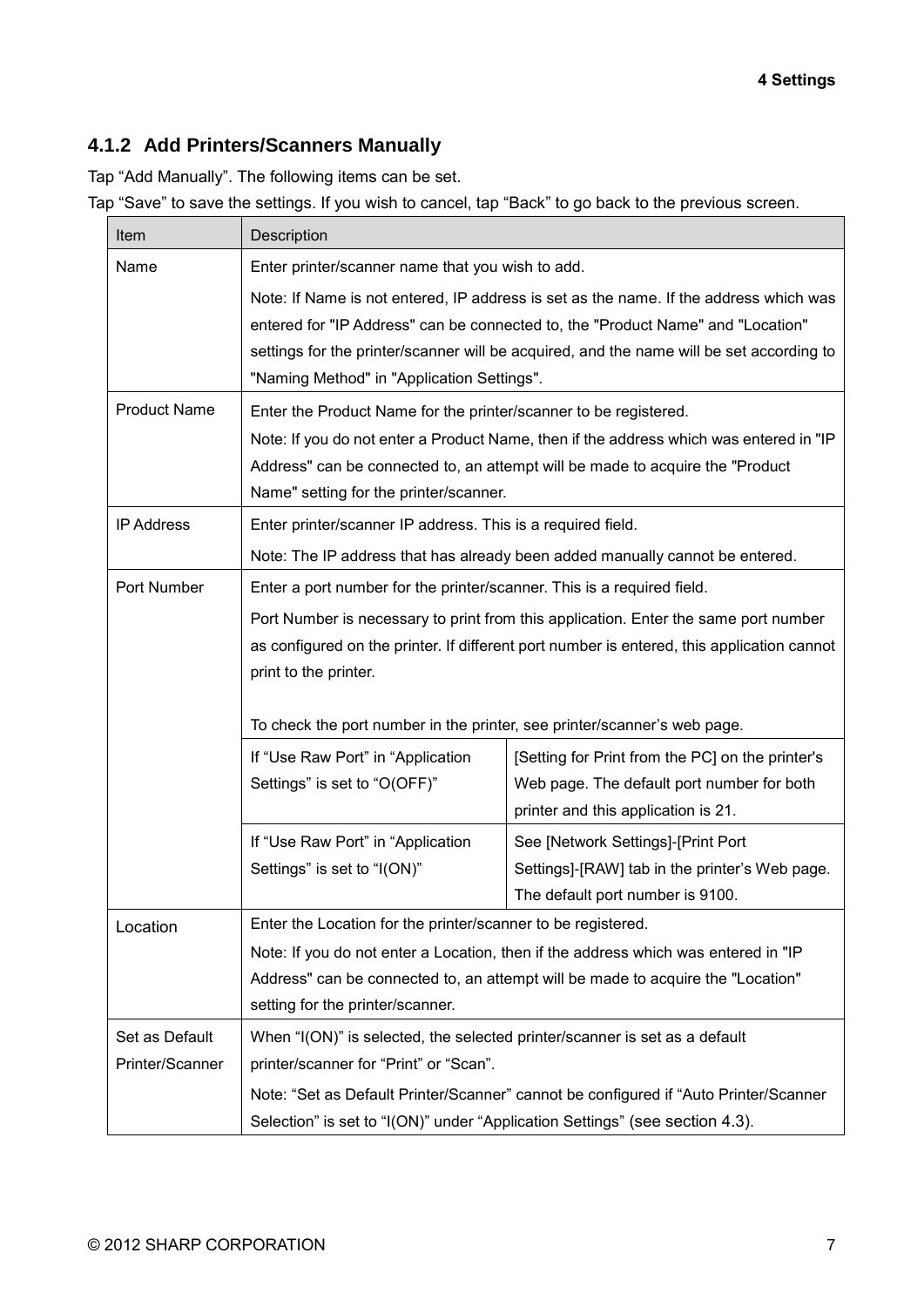## <span id="page-7-0"></span>**4.1.3 Arrange Printer/Scanner List**

You can arrange the printer/scanner list, and view and edit the information of the printer/scanner registered in this application.

The icon indicates automatically added printers/scanners. The icon  $\frac{1}{2}$  indicates manually added printers/scanners.

#### **View and Edit Printer/Scanner Information**

- I. Select a printer/scanner to view its information.
- II. The information about the selected printer/scanner is displayed. The items displayed here are available in "Add Printers/Scanners Manually" (Section [4.1.2\)](#page-6-0) Note: For automatically added printers/scanners, IP address is not editable. For manually added printers/scanners, Product Name and Location are not editable. Product Name and Location fields are auto-filled when the application establishes an initial contact with the printer/scanner.

When "Scan from Your Mobile Device" feature is available, the following additional settings are available under "Operation Settings".

| Item                                | Description                                                          |
|-------------------------------------|----------------------------------------------------------------------|
| Scan from your mobile device        | When set to "I(ON)", configure scan settings and scan from your      |
|                                     | mobile device (see section 5.1).                                     |
| Display Name                        | Display Name is displayed along with a Verification Code on both     |
|                                     | scanner operation panel and your mobile device to ensure your        |
|                                     | target scanner.                                                      |
| Automatically generate verification | When set to "I(ON)", it automatically generates a Verification Code. |
| codes                               | When set to "O(OFF)", you need to enter a code in the "Verification" |
|                                     | Code" field.                                                         |
| <b>Verification Code</b>            | Verification Code is displayed along with Display Name on both       |
|                                     | scanner operation panel and your mobile device to ensure your        |
|                                     | target scanner.                                                      |
| Reset scan parameters               | Tap this if you wish to reset scan parameters configured at the last |
|                                     | scan operation.                                                      |

Tap "Save" to save the settings.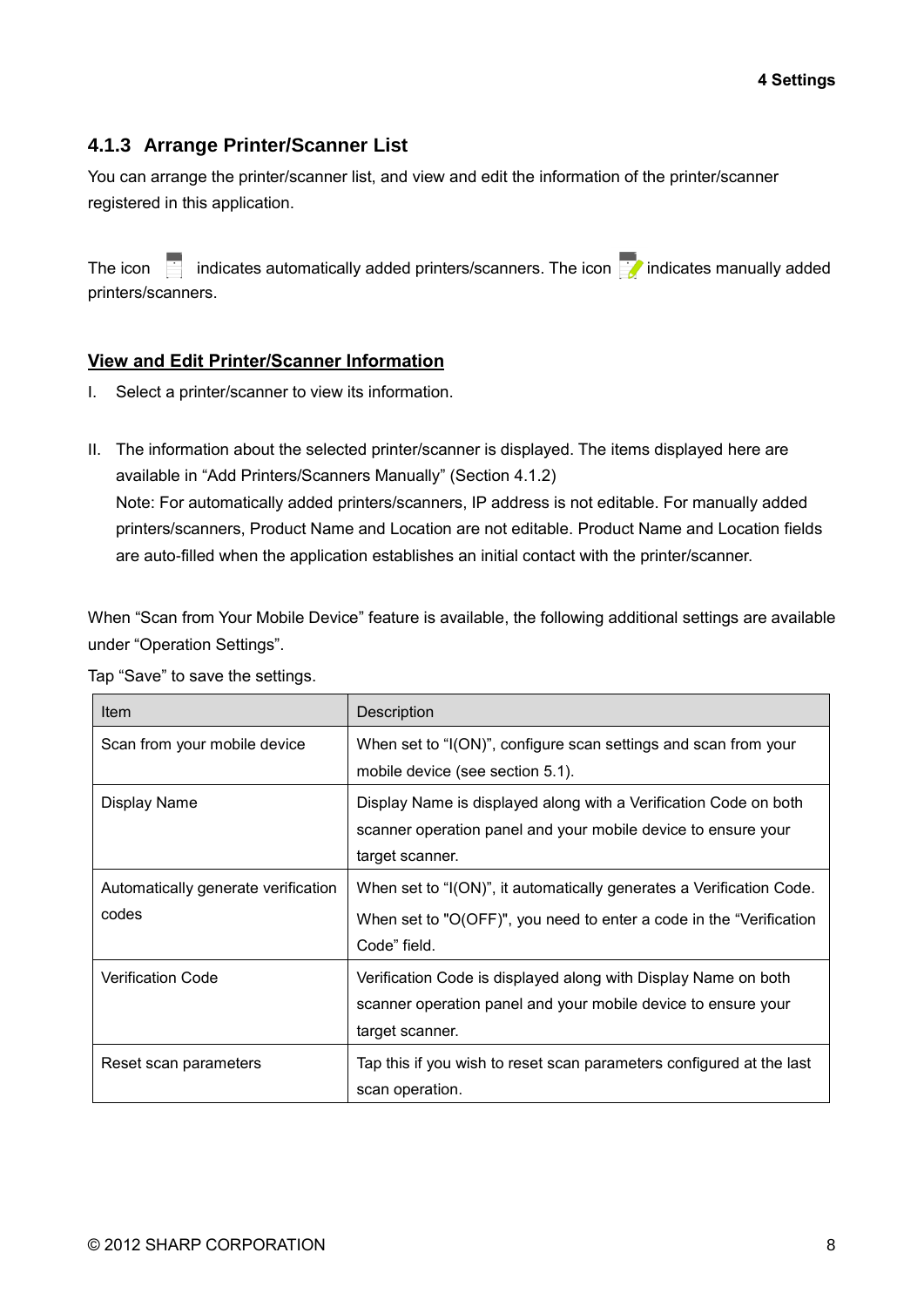#### **Reorder the Printer/Scanner List**

Tap "Edit" to manage printer/scanner list. Tap and hold  $\equiv$  on the right of the printer/scanner list to reorder, then drag it to the desired location.

When it is held down, the printer/scanner can move, so move it up or down while holding down your finger to reorder it.

#### **Delete Printers/Scanners**

Tap "Edit" to manage printer/scanner list. Tap  $\bigoplus$ , then tap "Delete" to delete the printer/scanner from the list.

Deleted printers/scanners can be added again. Go to "Find Printers/Scanners" or "Add Printers/Scanners Manually" (Section [4.1\)](#page-5-1).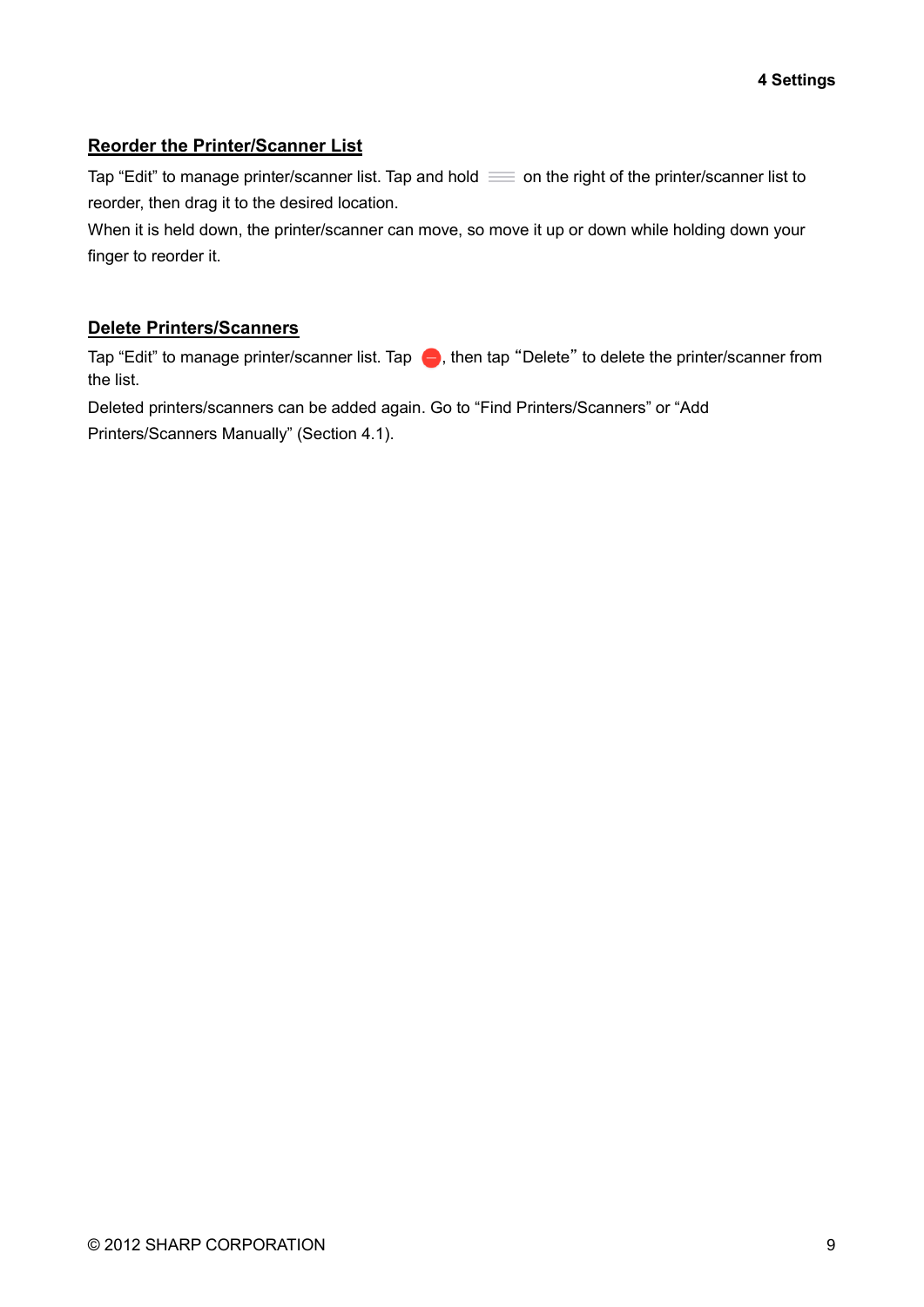## <span id="page-9-0"></span>**4.2 User Settings**

Set up user information for this application.

The following settings are available: Tap "Save" to save the settings.

| Profile Information: They are required settings to register a scanner for scan operations                                |                                                                                                                                                                              |                                                                                                    |  |  |
|--------------------------------------------------------------------------------------------------------------------------|------------------------------------------------------------------------------------------------------------------------------------------------------------------------------|----------------------------------------------------------------------------------------------------|--|--|
| Item                                                                                                                     | Description                                                                                                                                                                  |                                                                                                    |  |  |
| Display<br>Name                                                                                                          | Display Name will be displayed in the scanner address book as a scan destination. The<br>default display name is the "Name" configured in "General" - "About" in your mobile |                                                                                                    |  |  |
|                                                                                                                          | device's settings.                                                                                                                                                           |                                                                                                    |  |  |
| Initial                                                                                                                  |                                                                                                                                                                              | Initial is used for a sort key to display "Display Name" in the scanner address book.              |  |  |
|                                                                                                                          |                                                                                                                                                                              | User Authentication: They are required settings when user authentication is enabled on the printer |  |  |
| Item                                                                                                                     |                                                                                                                                                                              | Description                                                                                        |  |  |
| Use Login Name for                                                                                                       |                                                                                                                                                                              | Select this when Login Name is used for user authentication on the                                 |  |  |
| authentication                                                                                                           |                                                                                                                                                                              | printers. Type in "Login Name" and "Password".                                                     |  |  |
|                                                                                                                          | Login Name                                                                                                                                                                   | Enter your login name used for user authentication on the printers.                                |  |  |
|                                                                                                                          | Password                                                                                                                                                                     | Enter your password used for user authentication on the printers.                                  |  |  |
| Use User Number for                                                                                                      |                                                                                                                                                                              | Select this when User Number is used for user authentication on the                                |  |  |
| authentication                                                                                                           |                                                                                                                                                                              | printers. Type in "User Number".                                                                   |  |  |
|                                                                                                                          | User Number                                                                                                                                                                  | Enter your user number used for user authentication on the printers.                               |  |  |
| Default Job ID: Printers use the values entered in here to display "User Name" and "Job Name" on the<br>operation panel. |                                                                                                                                                                              |                                                                                                    |  |  |
| Item                                                                                                                     | Description                                                                                                                                                                  |                                                                                                    |  |  |
| Use 'Login                                                                                                               |                                                                                                                                                                              | If this setting is set to "ON", the User Name displayed on the printer operation panel is fixed    |  |  |
| Name' as                                                                                                                 | to the "Login Name" setting in the User Authentication Settings described above.                                                                                             |                                                                                                    |  |  |
| 'User Name'                                                                                                              |                                                                                                                                                                              |                                                                                                    |  |  |
| <b>User Name</b>                                                                                                         | Enter a user name which will be displayed on printer operation panel. If this is not set, the                                                                                |                                                                                                    |  |  |
|                                                                                                                          | printer uses the value, "SharpdeskM User".                                                                                                                                   |                                                                                                    |  |  |
|                                                                                                                          | Note: If "Use 'Login Name' as 'User Name' " is set to "ON", a User Name cannot be                                                                                            |                                                                                                    |  |  |
| entered.                                                                                                                 |                                                                                                                                                                              |                                                                                                    |  |  |
| Job Name                                                                                                                 |                                                                                                                                                                              | Enter a job name which will be displayed on printer operation panel. If this is not set, the       |  |  |
|                                                                                                                          | printer uses the name of the file to be printed.                                                                                                                             |                                                                                                    |  |  |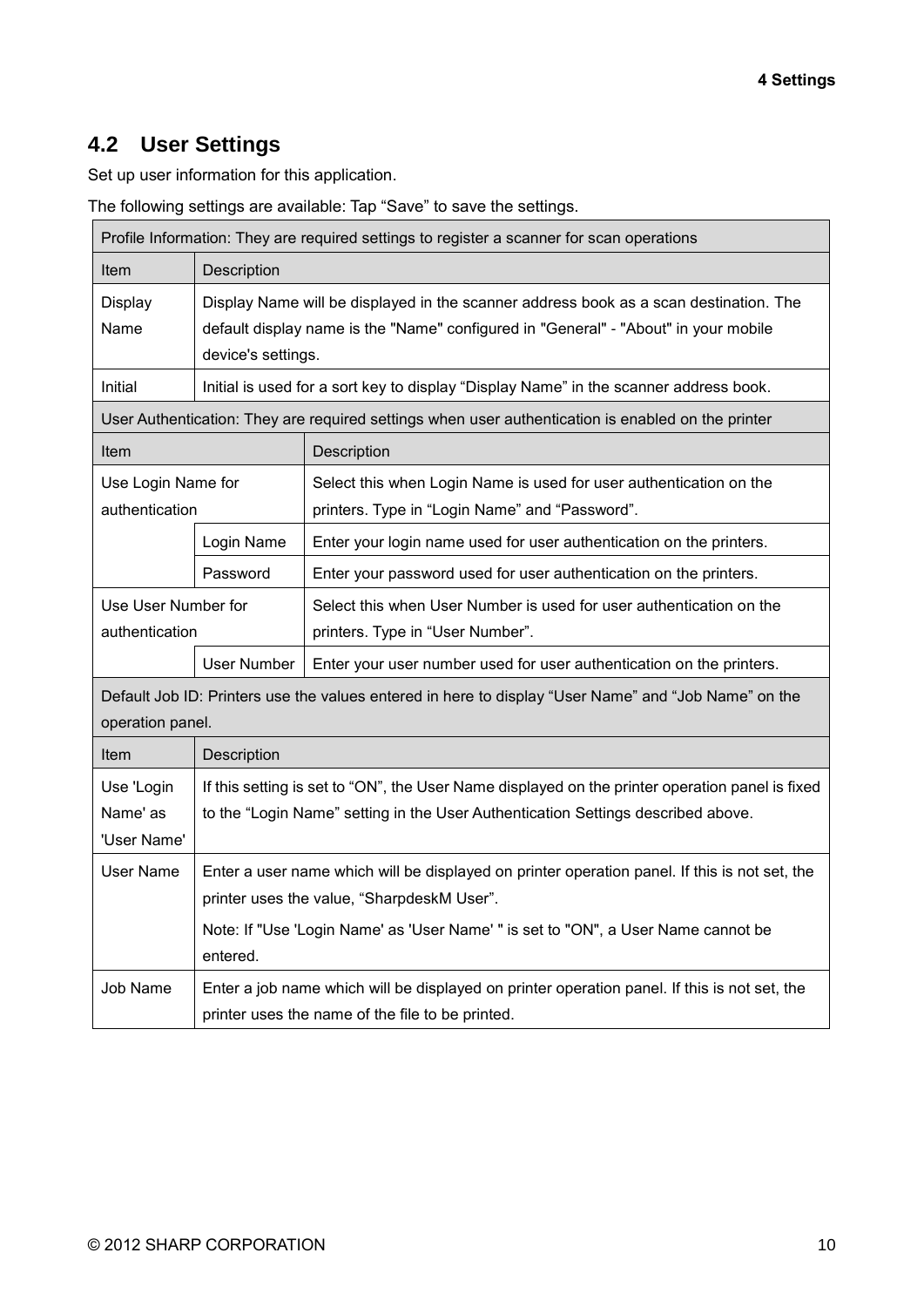# <span id="page-10-0"></span>**4.3 Application Settings**

Set up operation settings for the application.

The following settings are available: Tap "Save" to save the settings.

| Scan Settings:                           |                                                                                                                                                                                                                                                                                                                                                                                                                                                                                                                                                                                                                                                                                                                                                                                                                                                               |  |
|------------------------------------------|---------------------------------------------------------------------------------------------------------------------------------------------------------------------------------------------------------------------------------------------------------------------------------------------------------------------------------------------------------------------------------------------------------------------------------------------------------------------------------------------------------------------------------------------------------------------------------------------------------------------------------------------------------------------------------------------------------------------------------------------------------------------------------------------------------------------------------------------------------------|--|
| Item                                     | Description                                                                                                                                                                                                                                                                                                                                                                                                                                                                                                                                                                                                                                                                                                                                                                                                                                                   |  |
| <b>Profile Automatic Delete</b>          | When "I(ON)" is selected, delete your mobile device profile from the<br>address book on the scanner after scanning is completed.                                                                                                                                                                                                                                                                                                                                                                                                                                                                                                                                                                                                                                                                                                                              |  |
| Auto Profile Update                      | When set to "I(ON)", automatically overwrite the destination (profile) that<br>was registered at last scanning.                                                                                                                                                                                                                                                                                                                                                                                                                                                                                                                                                                                                                                                                                                                                               |  |
| <b>Print Settings:</b>                   |                                                                                                                                                                                                                                                                                                                                                                                                                                                                                                                                                                                                                                                                                                                                                                                                                                                               |  |
| Item                                     | Description                                                                                                                                                                                                                                                                                                                                                                                                                                                                                                                                                                                                                                                                                                                                                                                                                                                   |  |
| <b>High Quality Print</b>                | Set this to "I(ON)" for higher quality printing.                                                                                                                                                                                                                                                                                                                                                                                                                                                                                                                                                                                                                                                                                                                                                                                                              |  |
| Use Raw Port                             | When "I(ON)" is selected, use Raw port (default port number is 9100)<br>instead of FTP port (default port number is 21) for printing.                                                                                                                                                                                                                                                                                                                                                                                                                                                                                                                                                                                                                                                                                                                         |  |
| Save Imported Files                      | When set to "I(ON)", keep a file received from other application(s) for<br>printing.                                                                                                                                                                                                                                                                                                                                                                                                                                                                                                                                                                                                                                                                                                                                                                          |  |
| <b>Timeout for Job Sending</b><br>(sec.) | This sets the timeout period when print jobs are sent to the printer. It can<br>be set to a value from 60 seconds to a maximum 300 seconds. The<br>default setting is 60 seconds.                                                                                                                                                                                                                                                                                                                                                                                                                                                                                                                                                                                                                                                                             |  |
| <b>Retention Settings</b>                | Tap "Retention" to hold a print job as a file on the printer, allowing the job<br>to be printed from the printer operation panel when needed. Set "Hold<br>Only" to "ON" to enable this feature. Refer to the operation manual for<br>the printer for printing the held file.<br>If "Specify PIN Code" is set to "ON", the PIN Code (a number from 5 to 8<br>digits) allows a confidential job to be stored on the printing device and<br>the file cannot be printed unless the correct PIN Code is entered at the<br>printing device's operation panel.<br>This setting specifies the default value for the "Print" setting (see Chapter<br>6).<br>Note: You cannot specify retention for Encrypted PDF. It can be securely<br>printed by completing the operations explained in section 6.1.<br>Note: You cannot specify retention for some printer models. |  |
| <b>Common Settings:</b>                  |                                                                                                                                                                                                                                                                                                                                                                                                                                                                                                                                                                                                                                                                                                                                                                                                                                                               |  |
| Item                                     | Description                                                                                                                                                                                                                                                                                                                                                                                                                                                                                                                                                                                                                                                                                                                                                                                                                                                   |  |
| Auto Printer/Scanner<br>Selection        | When set to "I(ON)", automatically set a default printer/scanner in the<br>connected wireless network (SSID).                                                                                                                                                                                                                                                                                                                                                                                                                                                                                                                                                                                                                                                                                                                                                 |  |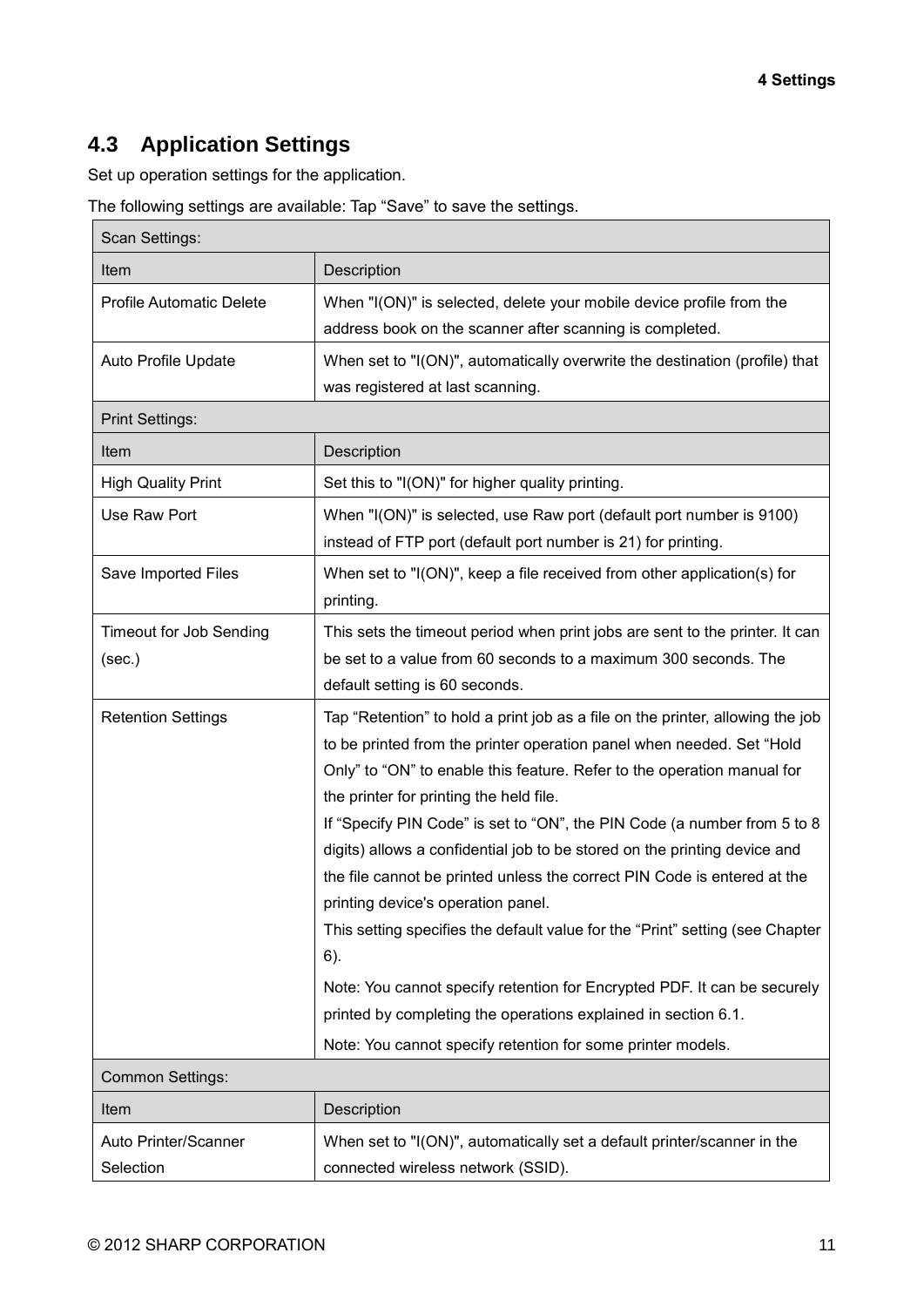| Naming Method               | This sets the name which is displayed in the printer/scanner list. "Product<br>Name(Location)" or "Product Name(IP Address)" can be selected. |
|-----------------------------|-----------------------------------------------------------------------------------------------------------------------------------------------|
|                             | SNMP Settings: if you need assistance, ask your network administrator.                                                                        |
| Item                        | <b>Description</b>                                                                                                                            |
| <b>Public Get Community</b> | Set this to "Off" when the network uses other than default SNMP GET<br>Community string.                                                      |
| Enter Community String(s)   | Enter the string(s) that are used in the network in "Enter Community<br>String(s)". Up to 10 strings can be set.                              |

# <span id="page-11-0"></span>**4.4 E-mail Settings**

Set up your e-mail account information to print e-mails (see chapter [6\)](#page-18-0) from this application.

| The following settings are available: Tap "Save" to save the settings. |  |  |
|------------------------------------------------------------------------|--|--|
|------------------------------------------------------------------------|--|--|

| <b>E-mail Account Settings</b>          |                                                                                   |  |  |
|-----------------------------------------|-----------------------------------------------------------------------------------|--|--|
| Item                                    | Description                                                                       |  |  |
| <b>Account Name</b>                     | Enter user name to login to your e-mail account.                                  |  |  |
|                                         | This field is required when password is set.                                      |  |  |
| Password                                | Enter your password to login to your e-mail account.                              |  |  |
|                                         | E-mail Server Settings: Contact your e-mail administrator for server information. |  |  |
| Note: E-mail server must support IMAP4. |                                                                                   |  |  |
| Item                                    | Description                                                                       |  |  |
| <b>Host Name</b>                        | Enter e-mail server host name.                                                    |  |  |
| Port Number                             | Enter e-mail server port number. This is a required field.                        |  |  |
|                                         | The default is 143 if "SSL" is set to "O(OFF)", or 993 if set to "I(ON)".         |  |  |
| <b>SSL</b>                              | Select "I(ON)" if SSL is required to connect your mobile device with your         |  |  |
|                                         | e-mail server.                                                                    |  |  |
| <b>Connection Test</b>                  | The above setting allows you to do a Connection Test to the mail server.          |  |  |
|                                         | The test results are displayed in a dialog.                                       |  |  |
| Acquisition number                      |                                                                                   |  |  |
| <b>Item</b>                             | Description                                                                       |  |  |
| 10/30/50/100                            | Select the number of acquired e-mail messages to appear in the Mail               |  |  |
|                                         | Display screen.                                                                   |  |  |
| <b>Filtering Settings</b>               |                                                                                   |  |  |
| Item                                    | Description                                                                       |  |  |
| All/Unread Only/Today's Mail/           | This sets filtering of the messages displayed in the Mail Display screen.         |  |  |
| Mail within 30 Days                     |                                                                                   |  |  |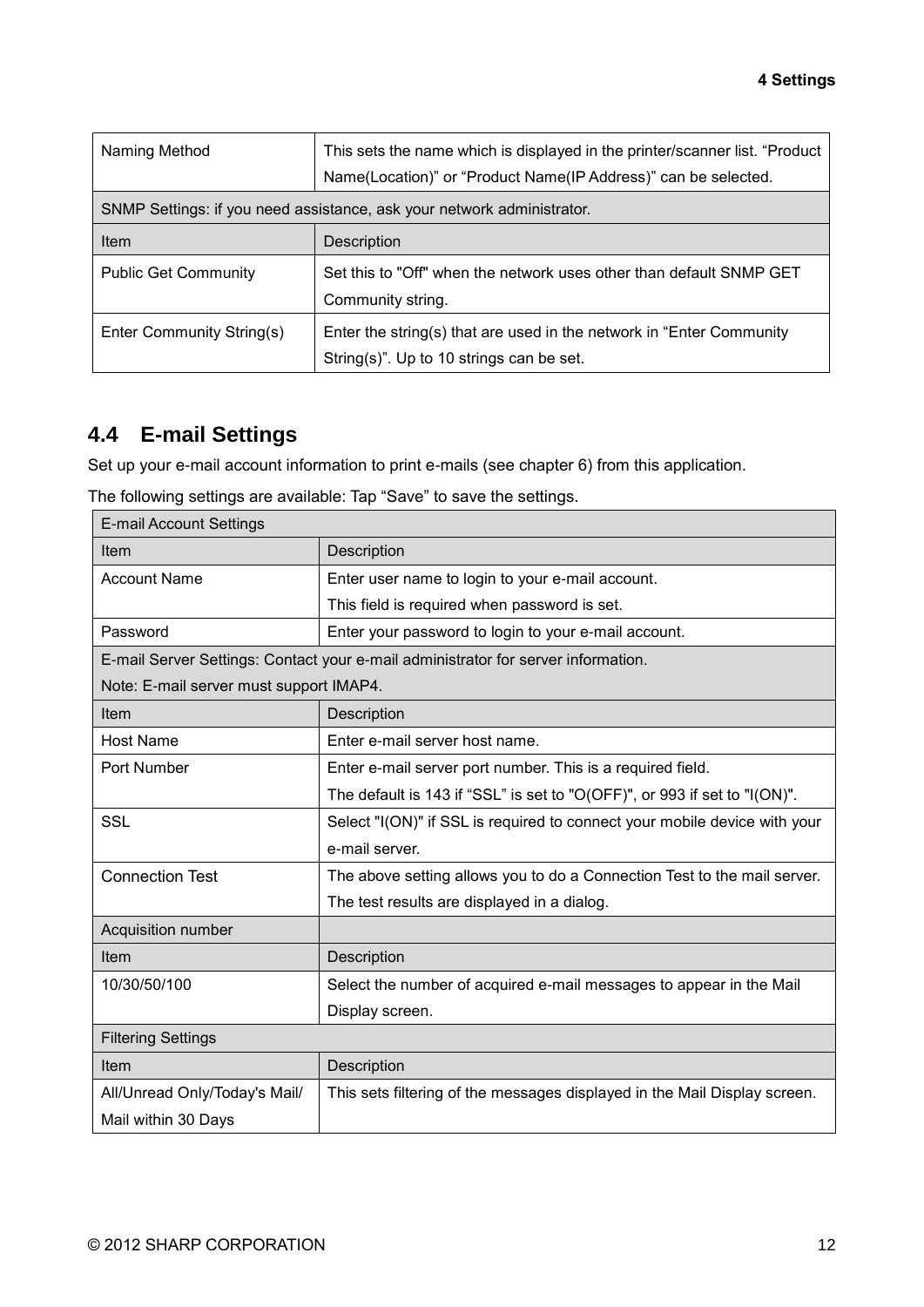# <span id="page-12-0"></span>**5 Scan**

This function receives and stores scanned documents.

Tap the button under "Scanner" ("Scanner: (scanner name)" on iPhone) to select the target scanner.

In the printers/scanners list (see section [4.1\)](#page-5-1), this icon  $\overline{a}$  identifies the scanner assigned as the default scanner.

Operations may vary depending on scanner.

Please go to "Scan from Your Mobile Device" (Section [5.1\)](#page-13-0) to learn how to execute a scan from your mobile device. If scan setting option is not available on your mobile device, please go to "Scan from the Scanner Operation Panel" (Section [5.2\)](#page-17-0).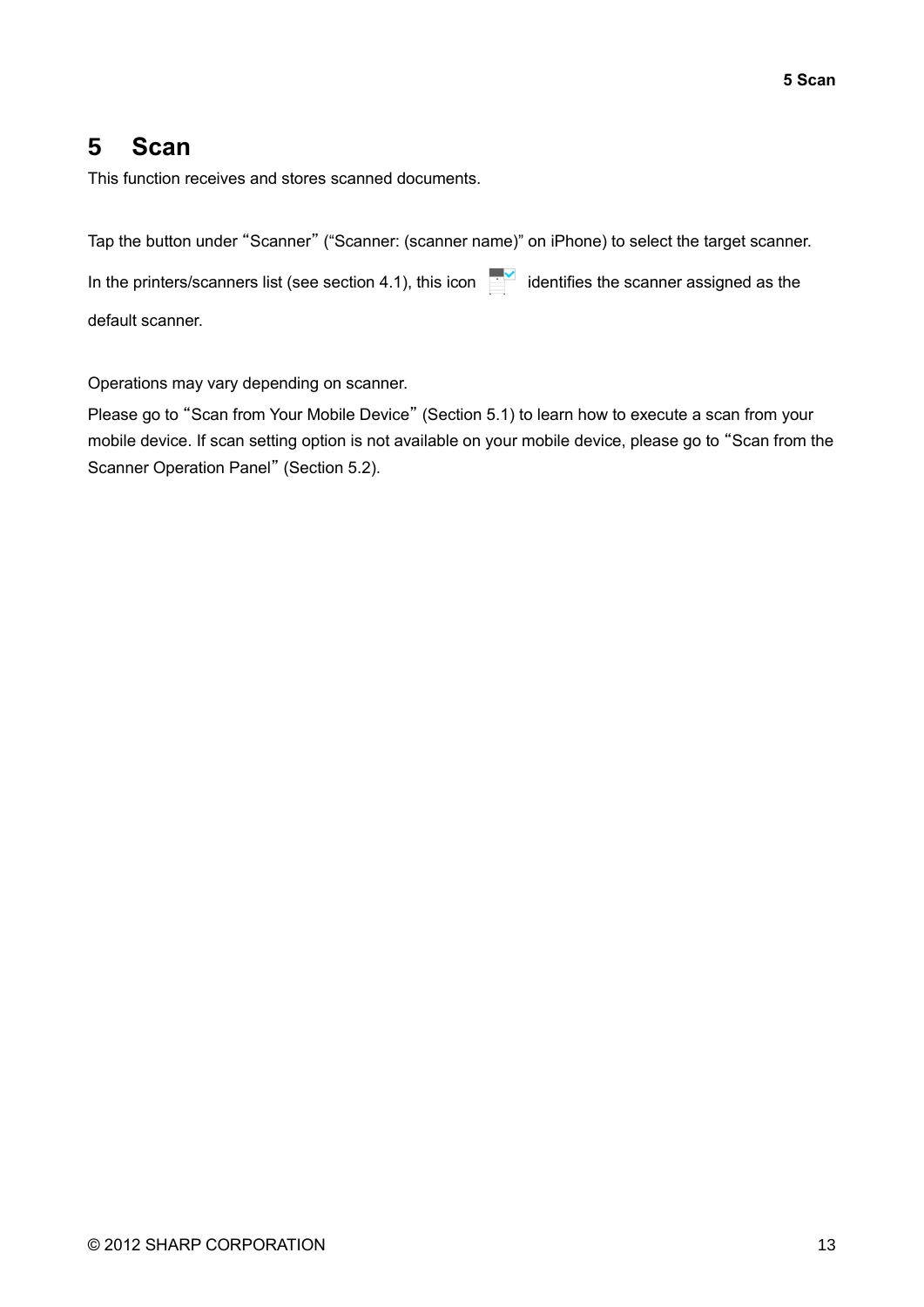## <span id="page-13-0"></span>**5.1 Scan from Your Mobile Device**

Please complete the following steps to configure scan settings on your mobile device. Go to your local Sharp Web site for a list of supported scanners.

All operations except "setting a document on the scanner" can be completed within the application.

Note: Please confirm scanner home screen or user authentication screen is displayed on the scanner. When external authentication is enabled, user authentication screen will be displayed. Upon successful authentication, scanner home screen will be displayed.

I. If you select the scanner that supports Scan from Your Mobile Device feature, setting menus and current scan settings will be displayed.

Note: When you disable this feature, you can initiate scan from scanner. Please go to "Scan from the Scanner Operation Panel" (Section [5.2\)](#page-17-0) for further instructions.

The following settings are available: On iPhone, tap "Save" to save the settings. On iPad, settings are automatically saved.

| Item              | Subitem                               | Description                                                                                                                                                                                                                                                                                                                                                                              |
|-------------------|---------------------------------------|------------------------------------------------------------------------------------------------------------------------------------------------------------------------------------------------------------------------------------------------------------------------------------------------------------------------------------------------------------------------------------------|
| <b>Color Mode</b> |                                       | Settings to scan color originals (Auto/Full Color/Grayscale/Mono2).<br>The default value is "Auto".                                                                                                                                                                                                                                                                                      |
|                   |                                       | Note: When "Long Size" is selected for "Original Size" under<br>"Original", only "Mono2" is available.                                                                                                                                                                                                                                                                                   |
| Original          | <b>Original Size</b>                  | While "Auto" is set as a default, non-standard original paper size<br>cannot be detected by the scanner. You need to manually change the<br>original size setting.                                                                                                                                                                                                                       |
|                   | Detected paper<br>size (display only) | When you set a document on the target scanner, the original paper<br>size will be automatically detected and displayed on your mobile<br>device.                                                                                                                                                                                                                                         |
|                   | <b>Store Size</b>                     | The size of the scanned image can be manually set. If this size is<br>different than the detected paper size, the image will be automatically<br>adjusted to fit the page. The default value is "Auto".<br>Note: You can only select "Auto" when any of the following original<br>paper sizes is selected: Long Size/Japanese Postcard/Business<br>Card/L Size/2L Size/Card/Custom Size. |
|                   | <b>Custom Size</b><br>Registration    | Custom original paper sizes can be registered. Up to 5 custom sizes<br>can be registered.                                                                                                                                                                                                                                                                                                |
|                   | Image Orientation                     | Select orientation of the image. You can select either "Rotation Off" or<br>"Rotation 90 Degrees". The default value is "Rotation Off".                                                                                                                                                                                                                                                  |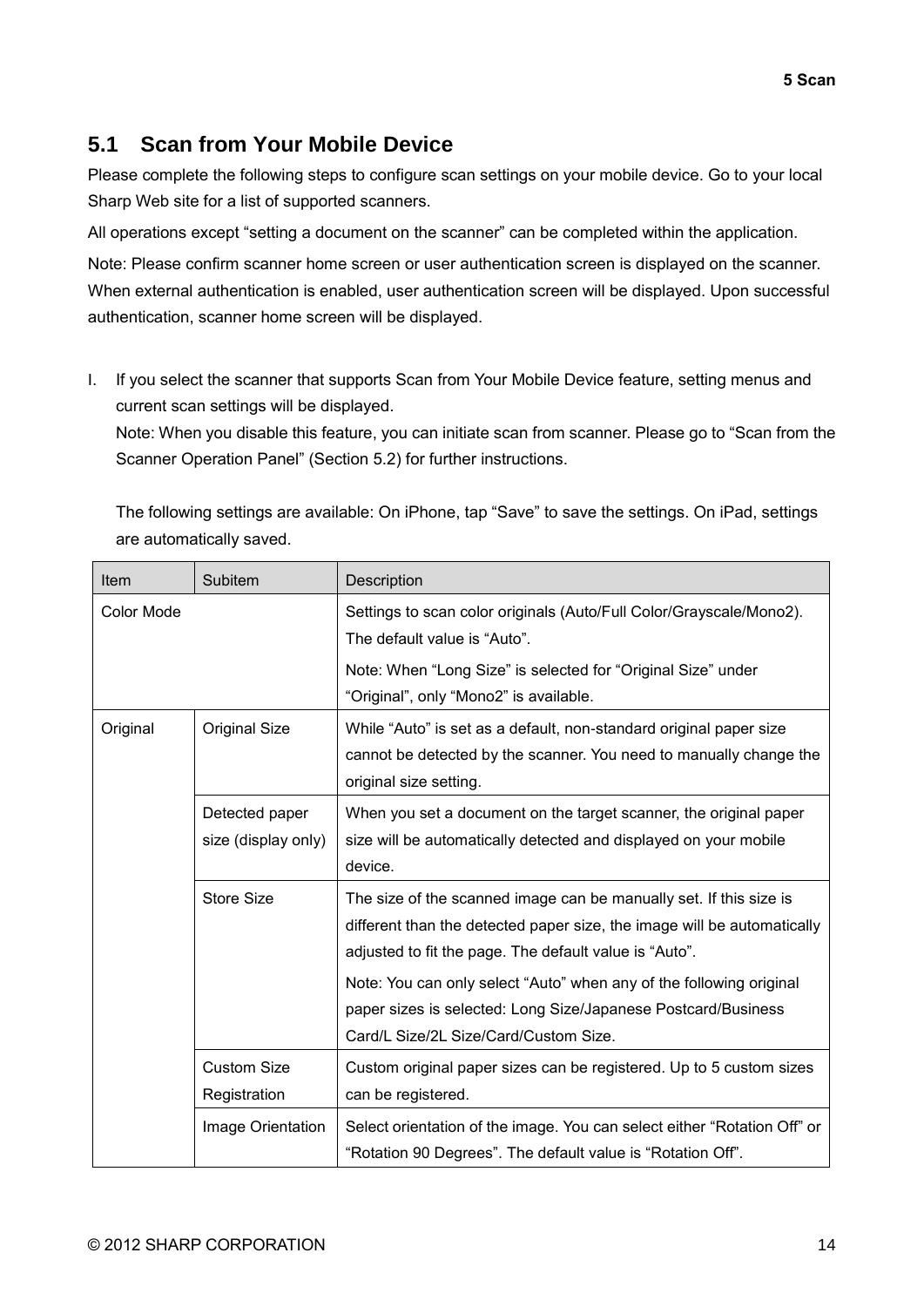| Item               | Subitem                | Description                                                                                   |
|--------------------|------------------------|-----------------------------------------------------------------------------------------------|
| 2-Sided Copy       |                        | Select 1-sided or 2-sided original.                                                           |
|                    |                        | 1-Sided, 2-Sided(Book) or 2-Sided(Tablet) can be selected. The<br>default value is "1-Sided". |
|                    |                        |                                                                                               |
| <b>File Format</b> | Color                  | The menu has no name, just to select either "Color/Grayscale" or                              |
|                    |                        | "B/W" (monochrome).                                                                           |
|                    |                        | Format mode for scanning (Color/Grayscale, or B/W) can be                                     |
|                    |                        | selected.                                                                                     |
|                    | File Type              | Scan file type can be selected.                                                               |
|                    |                        | When "Color/Grayscale" is selected in "Color", PDF, PDF/A-1b*1,                               |
|                    |                        | TIFF, and JPEG file types are available*2.                                                    |
|                    |                        | When "B/W" is selected in "Color", PDF, PDF/A-1b*1, and TIFF file                             |
|                    |                        | types are available*2.                                                                        |
|                    | Compact PDF            | The type of Compact PDF (None, Compact, or Compact Ultra Fine)                                |
|                    |                        | can be selected when "Color/Grayscale" is selected in "Color", and                            |
|                    |                        | "PDF" or "PDF/A-1b"* <sup>3</sup> is selected in "File Type".                                 |
|                    |                        | Note: Compact PDF is available only if the Scanner Expansion Kit is                           |
|                    |                        | installed in the scanner.                                                                     |
|                    | Comp. Ratio            | Compression Ratio (low, middle, high) can be selected when                                    |
|                    |                        | "Color/Grayscale" is selected in "Color". In addition, "Bk Letter                             |
|                    |                        | Emphasis" can be selected if the scanner supports Bk letter emphasis                          |
|                    |                        | PDF and "PDF" or "PDF/A-1b"*3 is set as the "File Type".                                      |
|                    | Compression            | This can be selected when "B/W" is selected in "Color". None,                                 |
|                    | Mode                   | MH(G3) or MMR(G4) can be selected for scan in Mono2 image.                                    |
|                    | <b>Specified Pages</b> | This can be selected if you select "PDF", "PDF/A-1b"*3 or "TIFF" in                           |
|                    | per File               | "File Type". When selected, scanned document is split into files by                           |
|                    |                        | specified number of pages. (E.g. when 2 pages is specified, the                               |
|                    |                        | scanned document is grouped by 2 pages to create multiple files.)                             |
|                    | Encryption             | When "PDF" file type is selected, PDF encryption is available. When                           |
|                    |                        | checked, a "Password" should be assigned to open the encrypted                                |
|                    |                        | PDF.                                                                                          |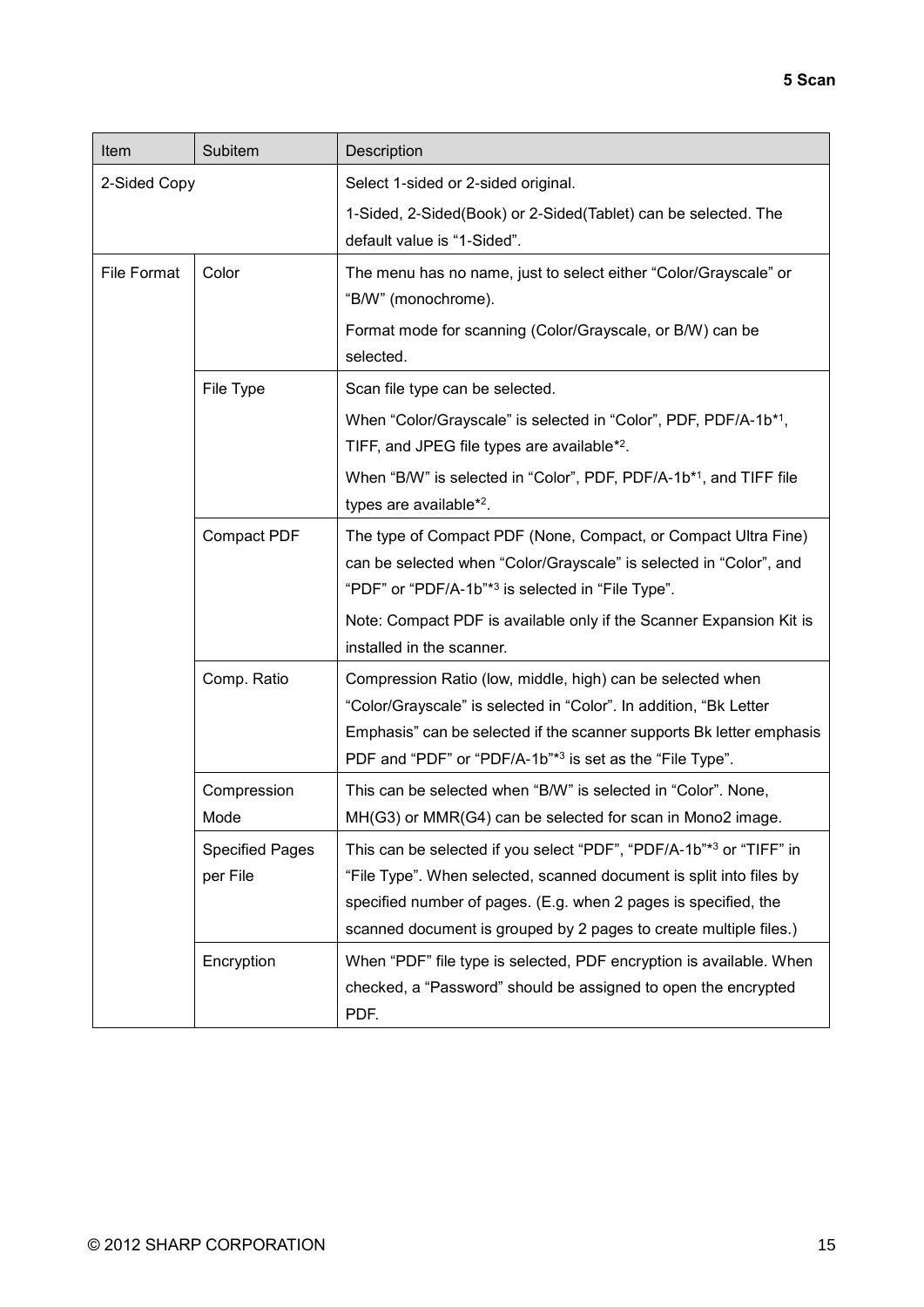| Item              | Subitem                | Description                                                                                                                                                                                                                                       |
|-------------------|------------------------|---------------------------------------------------------------------------------------------------------------------------------------------------------------------------------------------------------------------------------------------------|
|                   | <b>OCR</b>             | OCR: This can be set to "ON" or "OFF". When set to "ON", you can<br>then set "Language Setting", "Font", "Detect Original Direction", "File<br>Name Auto Extraction" and "OCR Accuracy".                                                          |
|                   |                        | Language Setting: This sets the language when using OCR.                                                                                                                                                                                          |
|                   |                        | Font: This sets the output font.                                                                                                                                                                                                                  |
|                   |                        | Detect Image Direction: This sets whether the direction of the original<br>is detected or not.                                                                                                                                                    |
|                   |                        | File Name Auto Extraction: This sets whether the file name is<br>extracted or not.                                                                                                                                                                |
|                   |                        | OCR Accuracy: This sets whether to improve the OCR accuracy or<br>not. You can set "Auto" or "Priority Text".                                                                                                                                     |
|                   |                        | Note: Refer to your local sales representative website for details on<br>which scanners are compatible with OCR.                                                                                                                                  |
| Resolution        |                        | Scan resolution can be set. The following resolution options are<br>available:                                                                                                                                                                    |
|                   |                        | 100dpi, 150dpi, 200dpi, 300dpi, 400dpi, 600dpi                                                                                                                                                                                                    |
|                   |                        | Note: 150dpi can be selected only on the scanners that support the<br>resolution.                                                                                                                                                                 |
|                   |                        | Note: Only 300dpi is available when you select "Compact" or<br>"Compact Ultra Fine" under "Compact PDF".                                                                                                                                          |
|                   |                        | Note: If OCR is set, the original will be scanned at 300dpi or 400dpi<br>depends on the setting value of this item.                                                                                                                               |
| Other<br>Settings | Exposure               | Exposure (Auto, Characters, Text/Prtd.Photo, Printed Photo,<br>Text/Photo, Photo, Map) for scanning can be selected.                                                                                                                              |
|                   | <b>Exposure Level</b>  | Exposure level (1 to 5) for scanning can be selected. This can be set<br>if "Auto" is selected for "Exposure".                                                                                                                                    |
|                   | <b>Blank Page Skip</b> | If set to other than "Off", if the original contains blank pages or back<br>shadow, the scanner will automatically detect them and skip them<br>when scanning. Setting options are "Off", "Skip Blank Page", and<br>"Skip Blank and Back Shadow". |
|                   | Multicrop              | This crops each image from multiple documents put on the document<br>glass into PDF files.<br>Note: This cannot be set on the scanner that does not support the<br>feature.                                                                       |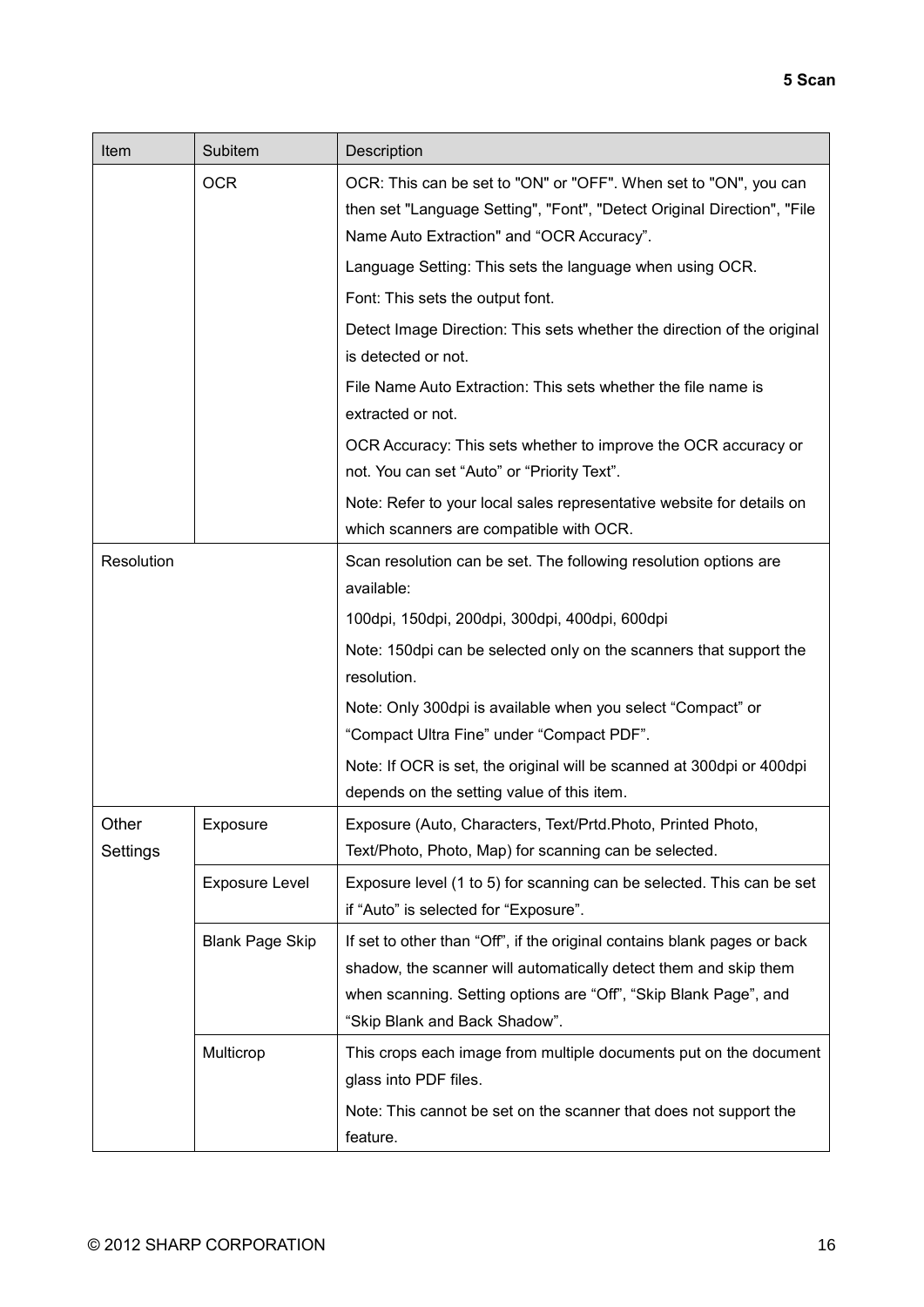- \* <sup>1</sup> For some models, it will be PDF/A-1a or PDFA-1b.
- \* <sup>2</sup> For some models, DOCX, XLSX and PPTX can also be selected.
- \* <sup>3</sup> For some models, setting is also possible if PDF/A-1a or PDF/A-1b is selected.
- II. When you complete all settings, tap "Scan".
- III. After tapping "Scan" button, the information of the target scanner ("Display Name" and "Verification Code") will be displayed on the scanner operation panel and move to a waiting (scanning ready) stage.
- IV. Confirm if the selected scanner displays information of your mobile device, then set a document on the scanner.

Note: If you set "Multicrop", the documents shall be put on the document glass and the automatic document feeder shall be kept open when scanning.

- V. Select "Scan" on a pop-up dialog to continue.
- <span id="page-16-2"></span>VI. Scanned data is sent to this application. If a single data is received, the preview of the data is displayed. If the data contains multiple pages, the first page is displayed. For preview operation, go to Section [9.3.](#page-26-0) Tap "Save this Image".
- <span id="page-16-0"></span>VII. Scanned data, already named at the scanner, can be renamed at this stage. If desired, enter a new file name and then tap "Save".
- <span id="page-16-1"></span>VIII. Select the destination folder and tap "Save Here" to store the data as a file into the folder in your mobile device.

If multiple scanned data is received, a list of received data is displayed. Tap "Save" and then complete steps [VII](#page-16-0) and [VIII](#page-16-1) to store files to selected folder on your mobile device. (A sequential number is added to the end of the file name entered at step [VII.](#page-16-0))

Note: You may tap any data in the list to preview. However, this data can only be stored together with the rest of the received data.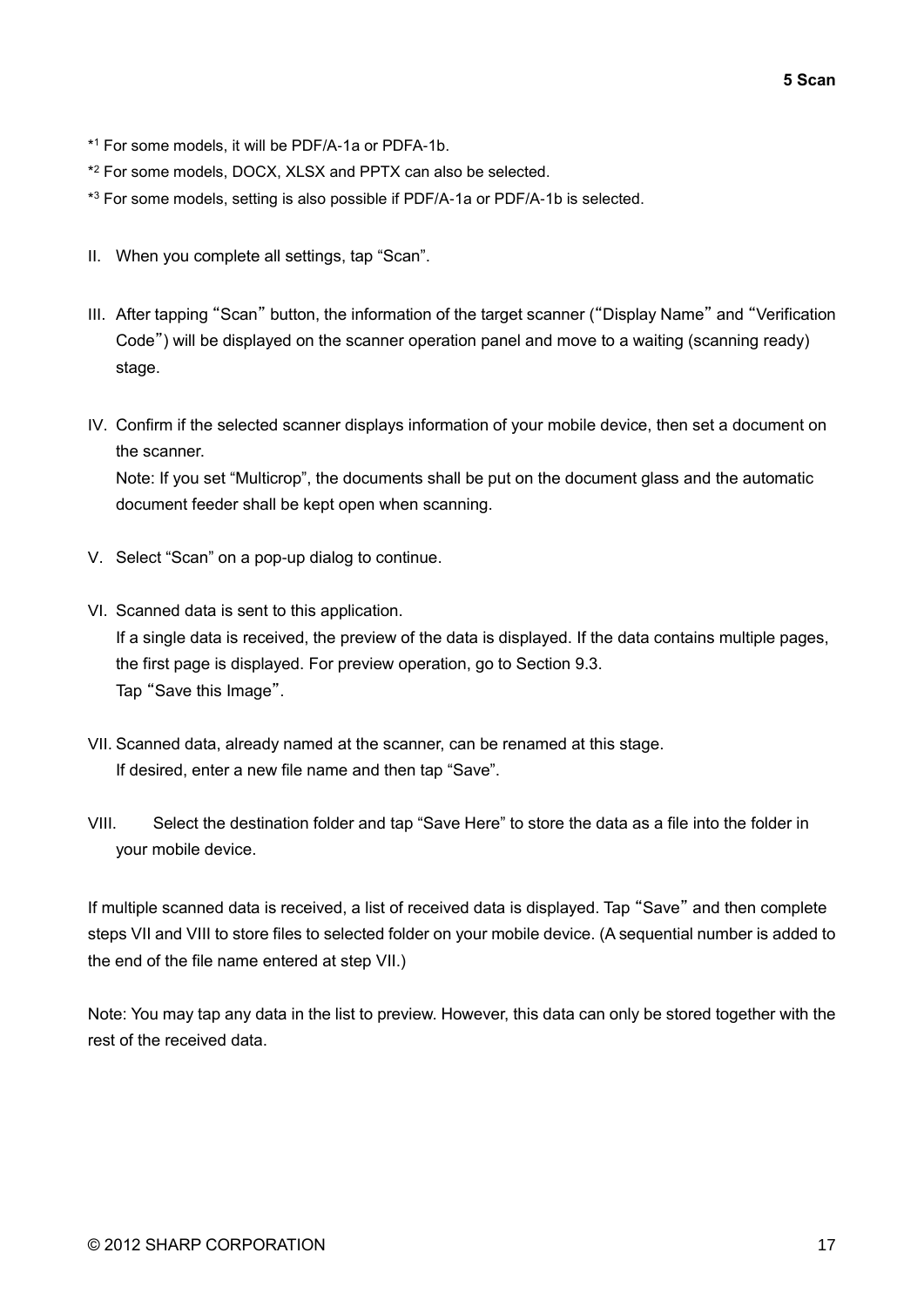## <span id="page-17-0"></span>**5.2 Scan from the Scanner Operation Panel**

If "Scan from Your Mobile Device" is not available on the scanner, use following steps to scan from scanner operation panel.

Resolution, file format and other scan settings must be configured on the MFP operation panel when scanning.

Note: Please be sure address book is not displayed on the scanner operation panel. If address book is displayed, this operation will not work.

- I. Tap "Scan".
- II. Tap "OK" when the dialog "Steps to complete scan from MFP:" is displayed. Set a document on the scanner and follow the steps on the operation panel of the scanner to complete scan. For details, see the operation guide of the scanner. Note: If "Display Name" and "Initial" is displayed in the dialog, make sure the same values are displayed in the operation panel of the scanner.
- III. Begin at step [VI](#page-16-2) in section [5.1](#page-13-0) to complete the process.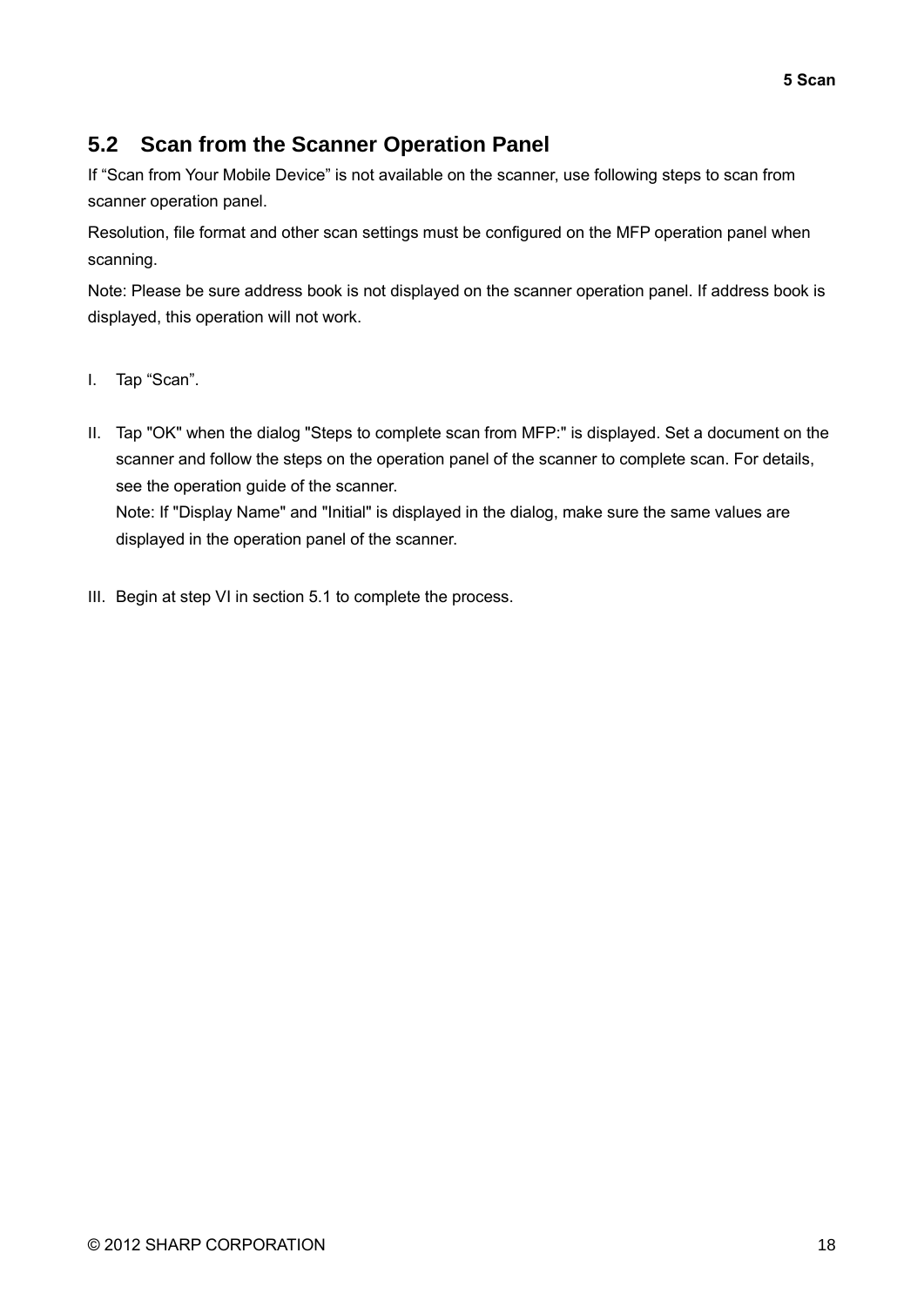# <span id="page-18-0"></span>**6 Print**

The documents stored in this application, photo images, web pages and e-mails can be printed. Tap "Print" on the main screen.

#### **Select Stored Documents in this Application**

The documents stored in this application can be selected with the following operation.

Supported file formats are JPEG, TIFF, PNG, PDF (including compact PDF and encrypted PDF) and OOXML Files (DOCX, XLSX, PPTX).

Note: Refer to the website for details on which printers are able to print DOCX, XLSX and PPTX files.

Files and folders stored in this application are listed. See section [9.1](#page-25-1) to modify files/folders list or section [9.2](#page-25-2) to search files/folders. Select a file to display a preview with print settings.

To print multiple files together, tap  $\mathbb{F}^{\mathbb{Z}}$ .

Select the files to be printed, and then tap  $\blacktriangledown$ .

Note: Multiple files will be printed in the order they are displayed in the preview. If an error occurs while multiple files are printing (job transmission), only the files sent before the error will be printed.

#### **Select Photo Images**

The photos stored in "Photo" or "Photo Album" can be selected.

Note: JPEG, TIFF and PNG can be printed.

Note: Access to "Photos" from this application shall be granted. Tap [Settings]-[Privacy]-[Photos] to display the application list, and then find "Sharpdesk M" and set to "ON".

Photo images stored on your mobile device are listed. Tap one or more images to select them for printing, and then tap "Done".

Note: Preview is not displayed if free memory on your mobile device is not sufficient.

#### **Print Web Pages**

Web pages browsed within this application can be printed.

Note: Your mobile device requires an internet connection to browse web pages.

The web browser will be opened in the application. Enter URL of the web page to view, and then tap "Select".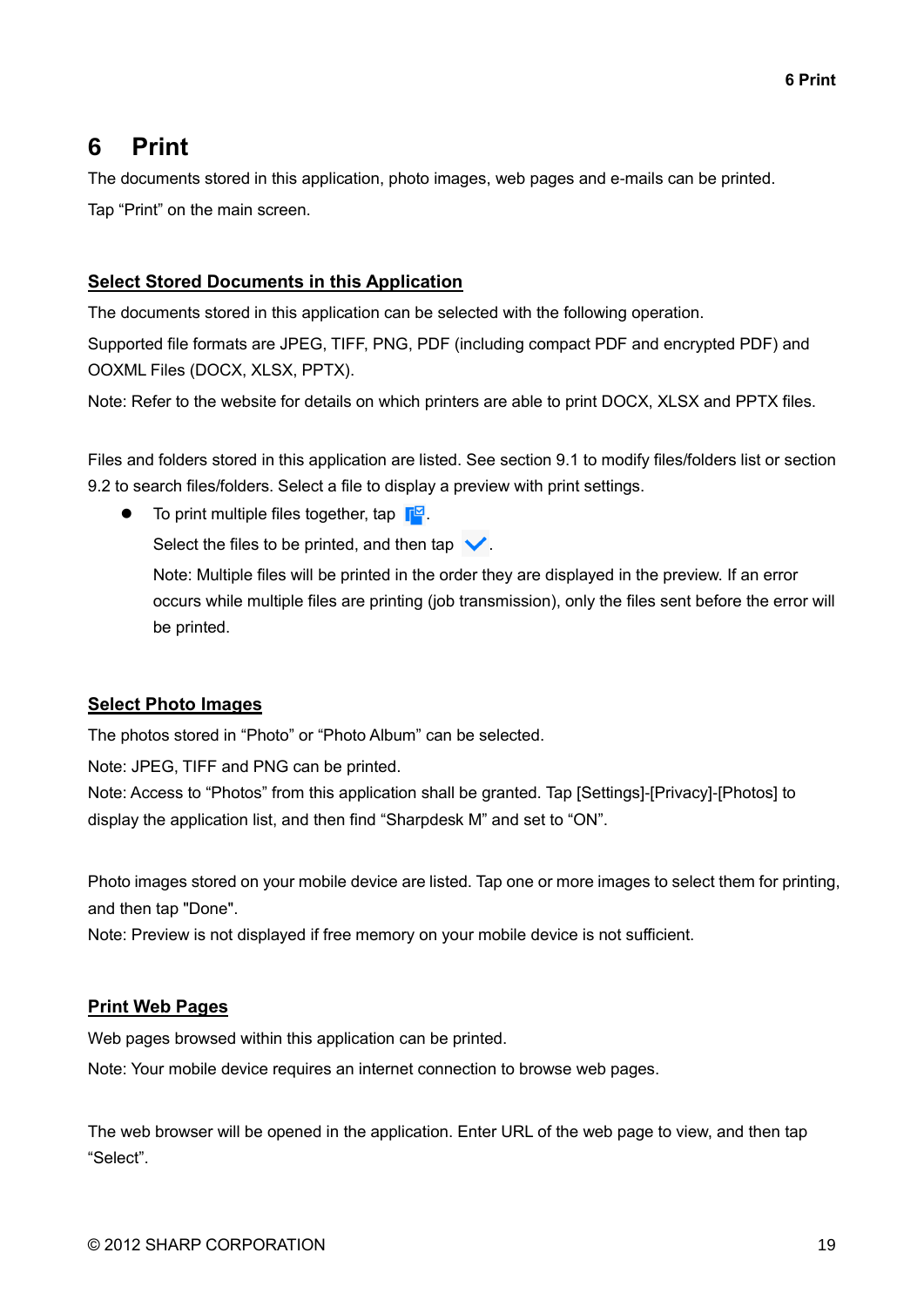#### **Print E-mails**

E-mails received in this application can be printed.

Note: Your mobile device requires an internet connection to receive e-mails.

Note: You cannot send e-mails from this application.

E-mails received from the specified e-mail server are listed. Select an e-mail to open and view.

Tap  $\blacktriangledown$  to set the number of acquired e-mail messages to appear in the Mail Display screen and the filtering for those messages.

The content of the selected e-mail is displayed.

Images attached to the selected e-mail are not displayed by default. Tap  $\Box$  to display the attached images.

Tap  $\triangledown$  to print selected e-mails.

#### **Printing file attachments**

In the mail display screen, tap  $\mathbb{R}^8$ .

In the "Print Attached File" screen, select the files to be printed.

- To select multiple files in the list, follow the procedure below.
	- 1) Tap  $\triangle$  at bottom-left.
	- 2) Check boxes are displayed at the left side of the list. Check the boxes next to the files to be selected, and then tap  $\blacksquare$  at bottom-right.

Note: Multiple files will print in the order they are selected. If an error occurs while multiple files are printing (job transmission), only the files sent before the error occurred will be printed."

Print setting menu with a print preview of the selected file (photo, web page, e-mail or e-mail attachment) will be displayed. For a preview operation, go to section [9.3.](#page-26-0)

 You can tap to select multiple files. Note: Multiple files will print in the order they are selected. If an error occurs while multiple files are printing (job transmission), only the files sent before the error occurred will be printed. Note: Additional web pages are printed after web pages which were already selected. For example, if an already-selected web page has an odd number of pages and double-sided printing is selected, the additional web page will be printed starting from the reverse side of the final page of the already-selected web page.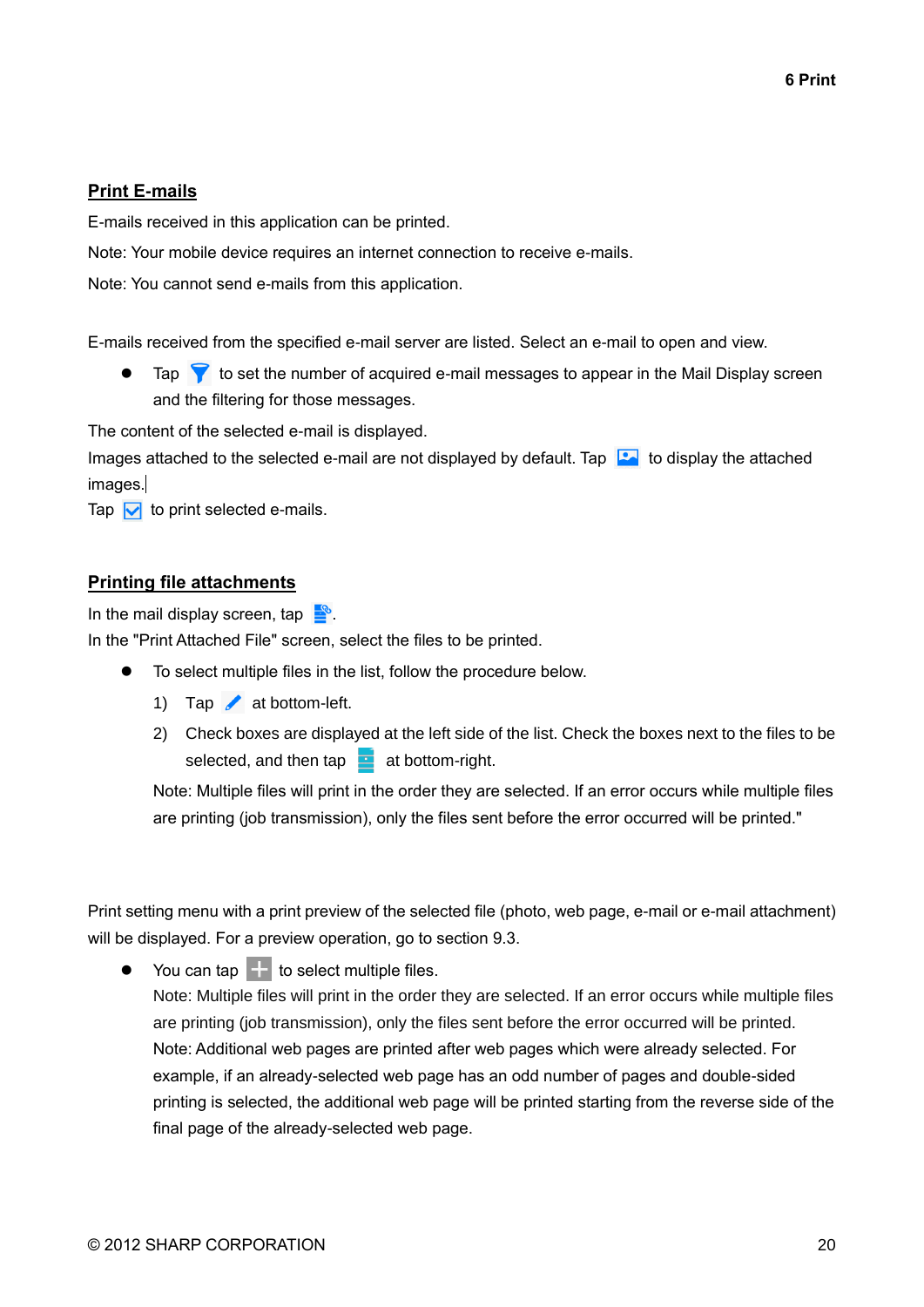The following print settings are available:

| Items         | Description                                                                                                               |  |  |  |
|---------------|---------------------------------------------------------------------------------------------------------------------------|--|--|--|
| Printer       | Select a printer to print and configure print settings.                                                                   |  |  |  |
|               | In section 4.1, this icon<br>identifies the printer assigned as the default printer.                                      |  |  |  |
| Quantity      | Tap to configure print quantity if necessary. Quantity can be configured from 1 set to 99                                 |  |  |  |
|               | sets.                                                                                                                     |  |  |  |
| <b>Duplex</b> | Tap to configure 1-sided print or 2-sided print if necessary. Regarding 2-sided print, it can                             |  |  |  |
| Settings      | be configured along with binding direction of Tablet or Book.                                                             |  |  |  |
| Color Mode    | Tap to configure color mode. Either Auto, Color or Grayscale can be selected.                                             |  |  |  |
| Paper Size    | Tap to configure paper size to be printed. The following sizes can be configured:                                         |  |  |  |
|               | A3 Wide, A3, A4, A5, B4, B5, Ledger, Letter, Legal, Executive, Invoice, Foolscap, 8K, 16K,                                |  |  |  |
|               | DL, C5, COM10, Monarch, Japanese Postcard, 240 x 332, Choukei 3, Japanese You #2,                                         |  |  |  |
|               | Japanese You #4                                                                                                           |  |  |  |
|               | Note: If "Japanese Postcard" is selected, the printer will select "Japanese Postcard" as the                              |  |  |  |
|               | paper size when printing.                                                                                                 |  |  |  |
|               | If "DL", "C5", "COM10", "Monarch", "240 x 332", " Choukei 3", " Japanese You #2" or "                                     |  |  |  |
|               | Japanese You #4" is selected, the printer will select "Envelope". Set the required paper into                             |  |  |  |
|               | the printer. If any other paper is set, it may not print properly, or printer blockages may                               |  |  |  |
|               | occur.                                                                                                                    |  |  |  |
| Paper Type    | This sets the type of paper to be used for printing. The following options can be selected.                               |  |  |  |
|               | Auto Select/Plain/Letter Head/Pre-Printed/Pre-Punched/Recycled/Color/Labels/Heavy                                         |  |  |  |
|               | Paper/Transparency                                                                                                        |  |  |  |
|               | Note: If the paper size is set to "Japanese Post Card", the setting will switch automatically                             |  |  |  |
|               | to "Japanese Post Card".                                                                                                  |  |  |  |
| Finishing     | This lets you use the Staple and the Punch finisher functions.                                                            |  |  |  |
|               | When stapling, Binding Edge can be set to Left/Right/Top, and Staple can be set to None/1<br>Staple/2 Staples/Stapleless. |  |  |  |
|               | Note: If the Staple finisher function is not installed in the selected printer, this setting will                         |  |  |  |
|               | not be displayed. If the stapleless Staple finisher function is not installed in the selected                             |  |  |  |
|               | printer, "Stapleless" will not be selected.                                                                               |  |  |  |
|               | When punching, Punch can be set to None/2 Holes/3 Holes/4 Holes/4 Holes (wide),                                           |  |  |  |
|               | depending on the installed finisher.                                                                                      |  |  |  |
|               | Note: If the Punch finisher function is not installed in the selected printer, this setting will                          |  |  |  |
|               | not be displayed.                                                                                                         |  |  |  |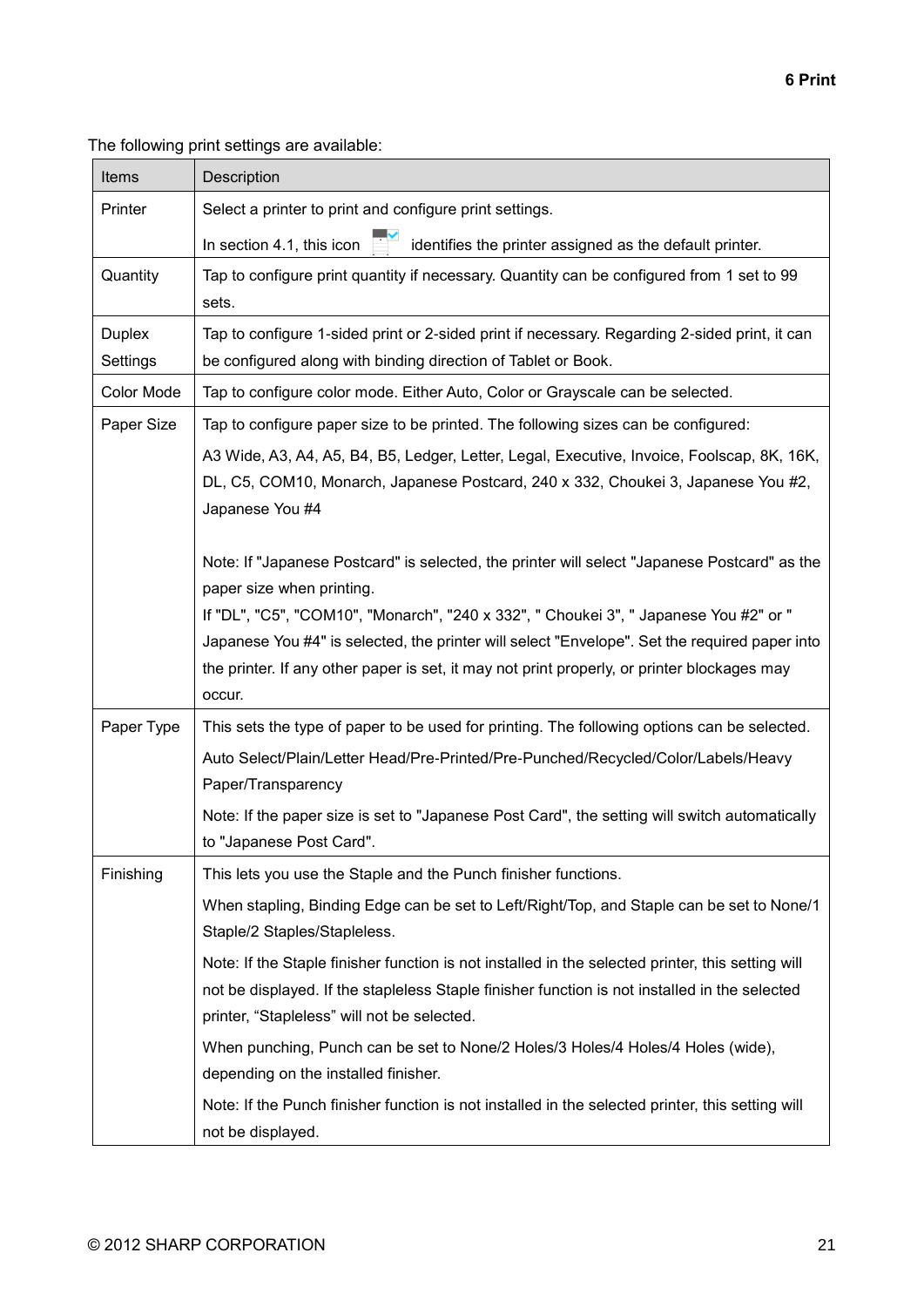| Items             | Description                                                                                                                                                                                                                                                                |  |
|-------------------|----------------------------------------------------------------------------------------------------------------------------------------------------------------------------------------------------------------------------------------------------------------------------|--|
| N-Up              | Tap to reduce image size and fit multiple pages on a single page.                                                                                                                                                                                                          |  |
|                   | Note: You can specify N-Up only for the PDF files scanned by Sharp scanners (including<br>Scan Accessory Kit).                                                                                                                                                             |  |
|                   | 1-Up (1 page per a single sheet), 2-Up (2 pages per a single sheet) or 4-Up (4 pages per a<br>single sheet) can be selected.                                                                                                                                               |  |
|                   | Order: For 2-Up printing select "Left to Right" or "Right to Left". For 4-Up printing select<br>"Right, and Down", "Down, and Right", "Left, and Down" or "Down, and Left".                                                                                                |  |
| Print Area        | Configure print range to print.                                                                                                                                                                                                                                            |  |
|                   | Note: You can specify Print Area only for TIFF files or the PDF files scanned by Sharp<br>scanners (including Scan Accessory Kit).                                                                                                                                         |  |
|                   | All Pages: Print all pages.                                                                                                                                                                                                                                                |  |
|                   | Print Pages: Specify the number of the first and last pages that you want to print.                                                                                                                                                                                        |  |
|                   | Direct Input: Enter page numbers and/or page ranges. For page ranges, use a hyphen.                                                                                                                                                                                        |  |
|                   | You can separate each page or range with a comma.                                                                                                                                                                                                                          |  |
| <b>Print What</b> | This can be set when XLSX is selected from OOXML files (DOCX, XLSX, PPTX) for<br>printing.                                                                                                                                                                                 |  |
|                   | You can select either "Selected Sheet" or "Entire Workbook" for printing.                                                                                                                                                                                                  |  |
| Retention         | Tap "Retention" to hold a print job as a file on the printer, allowing the job to be printed from<br>the printer operation panel when needed. Set "Hold Only" to "ON" to enable this feature.<br>Refer to the operation manual for the printer for printing the held file. |  |
|                   | If "Specify PIN Code" is set to "ON", the PIN Code (a number from 5 to 8 digits) allows a<br>confidential job to be stored on the printing device and the file cannot be printed unless the<br>correct PIN Code is entered at the printing device's operation panel.       |  |
|                   | The default value is specified using the "Retention" setting in the Application Settings (see<br>Section 4.3). Here the "Retention" setting can be specified separately for each print job.                                                                                |  |
|                   | Note: You cannot specify retention for Encrypted PDF. It can be securely printed by                                                                                                                                                                                        |  |
|                   | completing the operations explained in section 6.1.                                                                                                                                                                                                                        |  |
|                   | Note: When this item has been set, the print release setting is disabled.                                                                                                                                                                                                  |  |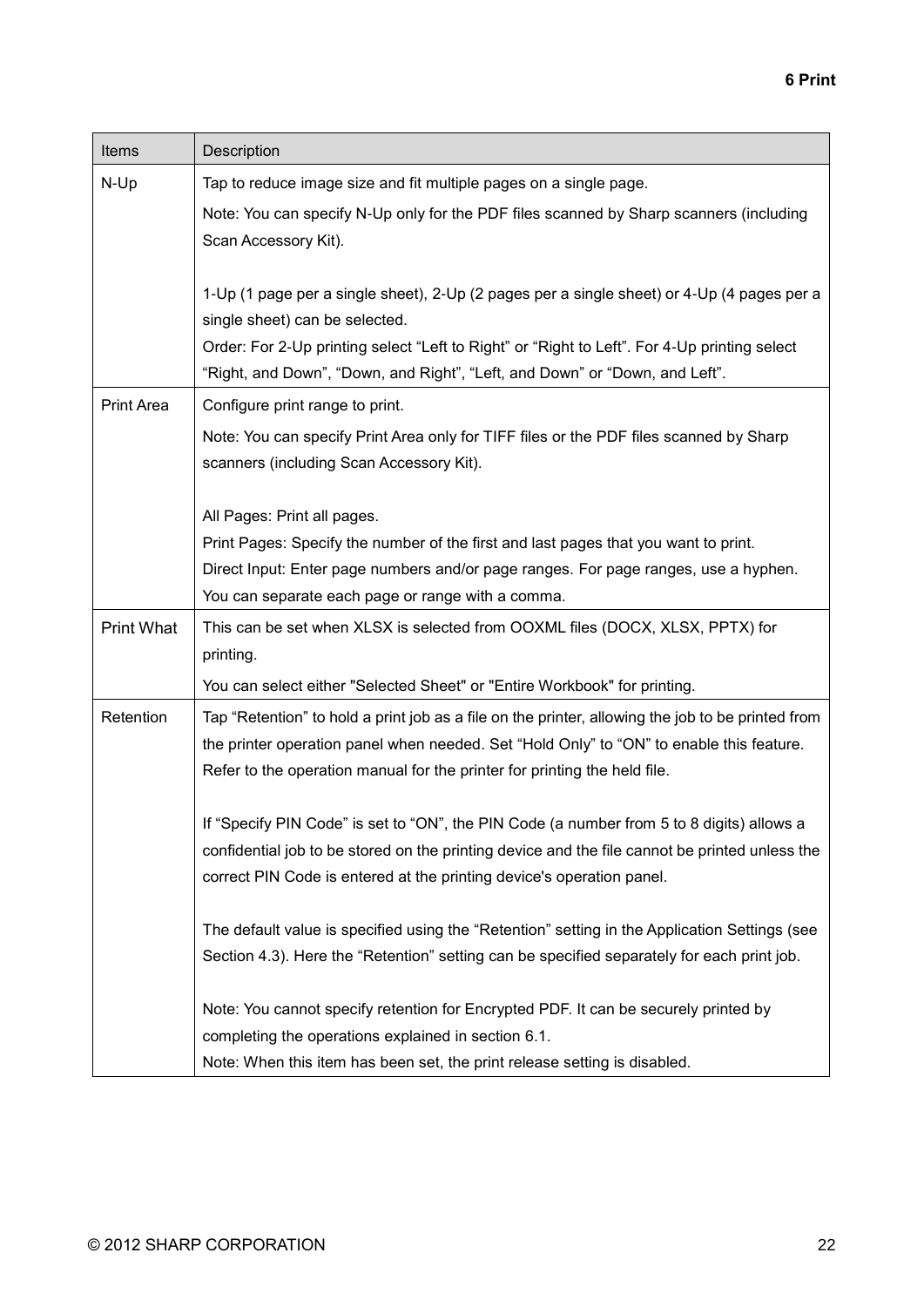| <b>Items</b> | <b>Description</b>                                                                              |
|--------------|-------------------------------------------------------------------------------------------------|
| Print        | This setting is only enabled when a printer which supports print release is selected.           |
| Release      | Note: Refer to the website for details on which printers support print release.                 |
|              | This specifies if the print release function is to be used rather than printing directly to the |
|              | specified printer. When this item has been set, the retention setting is disabled.              |
|              | Refer to the operation manual for the machine for details on the machine's output               |
|              | operations when using the print release function.                                               |

Tap "Print".

The dialog "Do you want to Print?" is displayed. Tap "OK" to print the image.

Note: If selected printer does not have appropriate options to print the file, an error message is displayed. Please select another printer.

## <span id="page-22-0"></span>**6.1 Print an Encrypted PDF File**

To print encrypted PDF files, complete the following steps:

Note: The following operation is an example using the MX-2650N/MX-3150N/MX-3650N. Printing steps may vary per printer model.

- I. The dialog "The encrypted PDF data is in the spool queue." is displayed. Tap "OK".
- II. Tap "Job Status".
- III. Select "Print" tab, and then tap "Spool".
- IV. The print jobs sent from this application are listed. Select the job, and then tap "Enter Password for Encrypted PDF" in Action Panel.
- V. The dialog "Please enter Password." is displayed. Tap "OK" to start printing.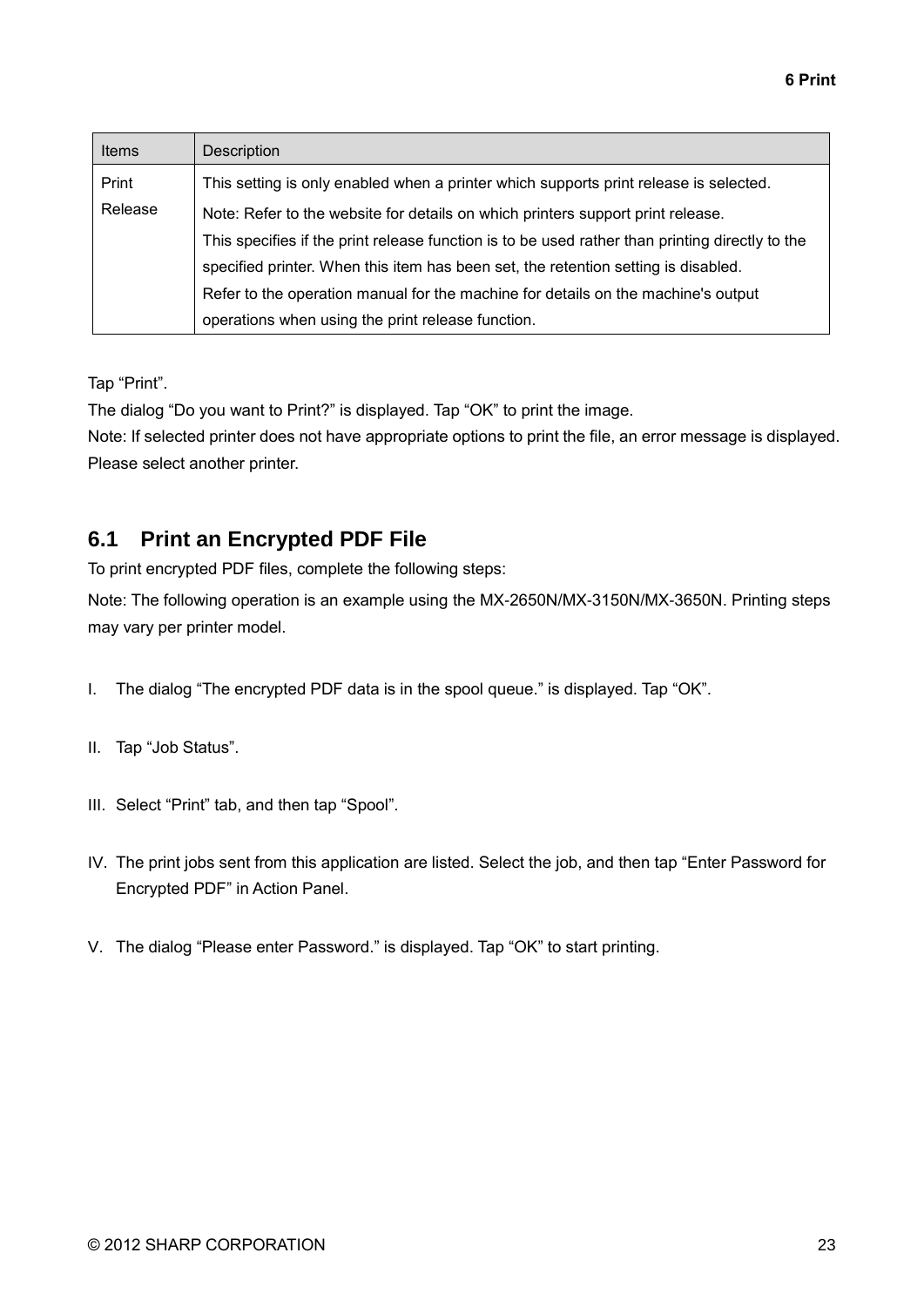# <span id="page-23-0"></span>**7 Attach to E-mail**

The document stored in this application can be attached to E-mail.

Note: E-mail application has to be configured beforehand.

- I. Files and folders stored in this application are listed. Tap any file to attach to e-mail. Go to section [9.1](#page-25-1) to modify files/folders list or [9.2](#page-25-2) to search files/folders. Preview of the selected file is displayed. For preview operation, go to section [9.3.](#page-26-0) To select multiple files, tap "Edit" in the right top of the list, and then select the checkbox displayed in the left of the list (preview will not be displayed).
- II. If you attach a single file, tap "Attach" ("Attach to E-mail" on iPhone) in the menu. E-mail application is invoked and the e-mail that the file is attached is displayed. If you attach multiple files, tap the Action button in the menu. You can select an e-mail application from the listed application that the files can be sent. Send the e-mail after composing the mail.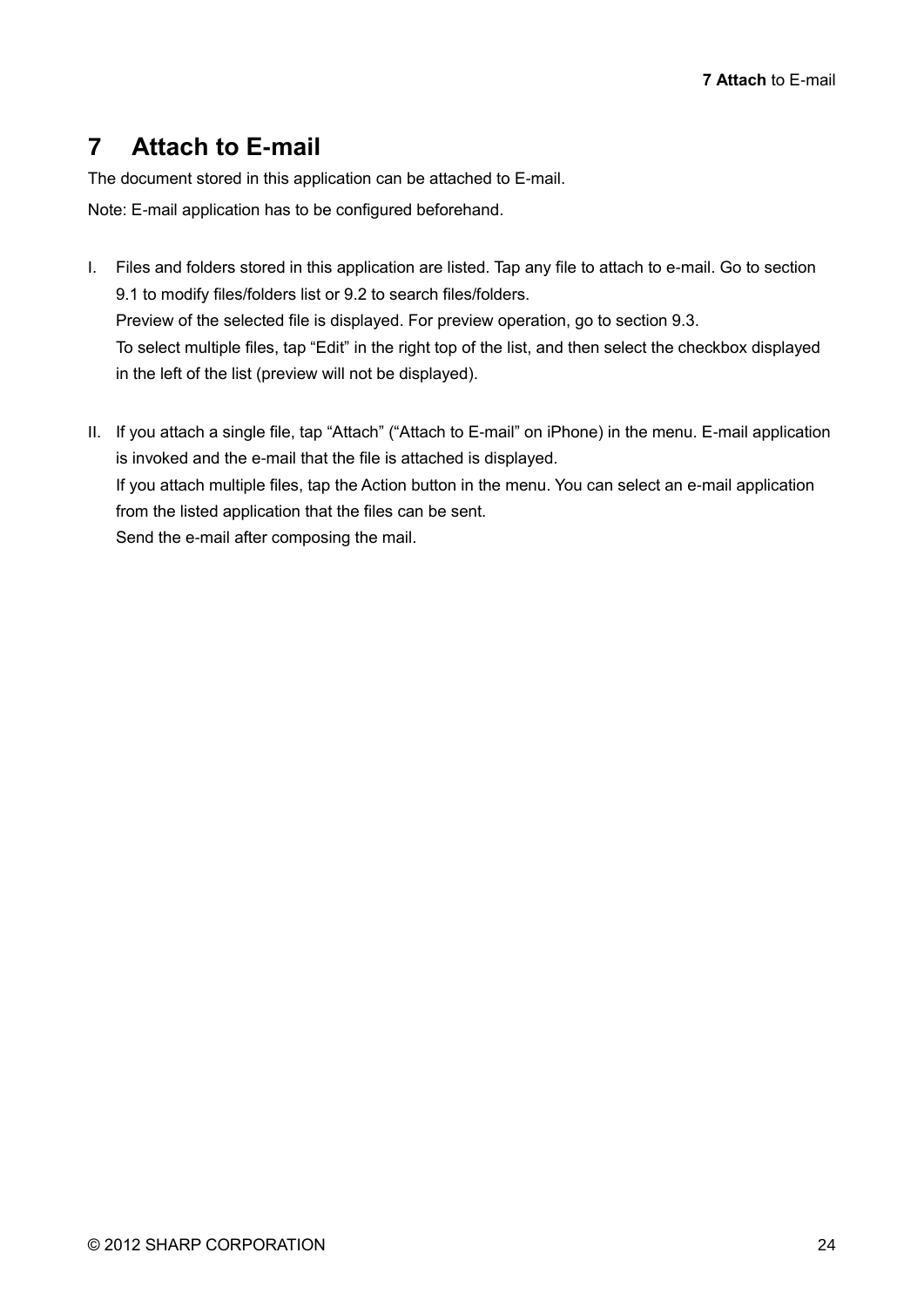# <span id="page-24-0"></span>**8 Send to Application**

The documents stored in this application can be sent to other application.

- I. Files and folders stored in this application are listed. Tap any file to preview. Go to section [9.1](#page-25-1) to modify files/folders list or [9.2](#page-25-2) to search files/folders. Preview of the selected file is displayed. For preview operation, go to section [9.3.](#page-26-0) To select multiple files, tap "Edit" in the right top of the list, and then select the checkbox displayed in the left of the list (preview will not be displayed).
- II. Tap "Send" ("Send to Application" on iPhone; the Action button if multiple files are selected) in the menu.
- III. Available applications are listed. To send the file to another application, select the application from the list.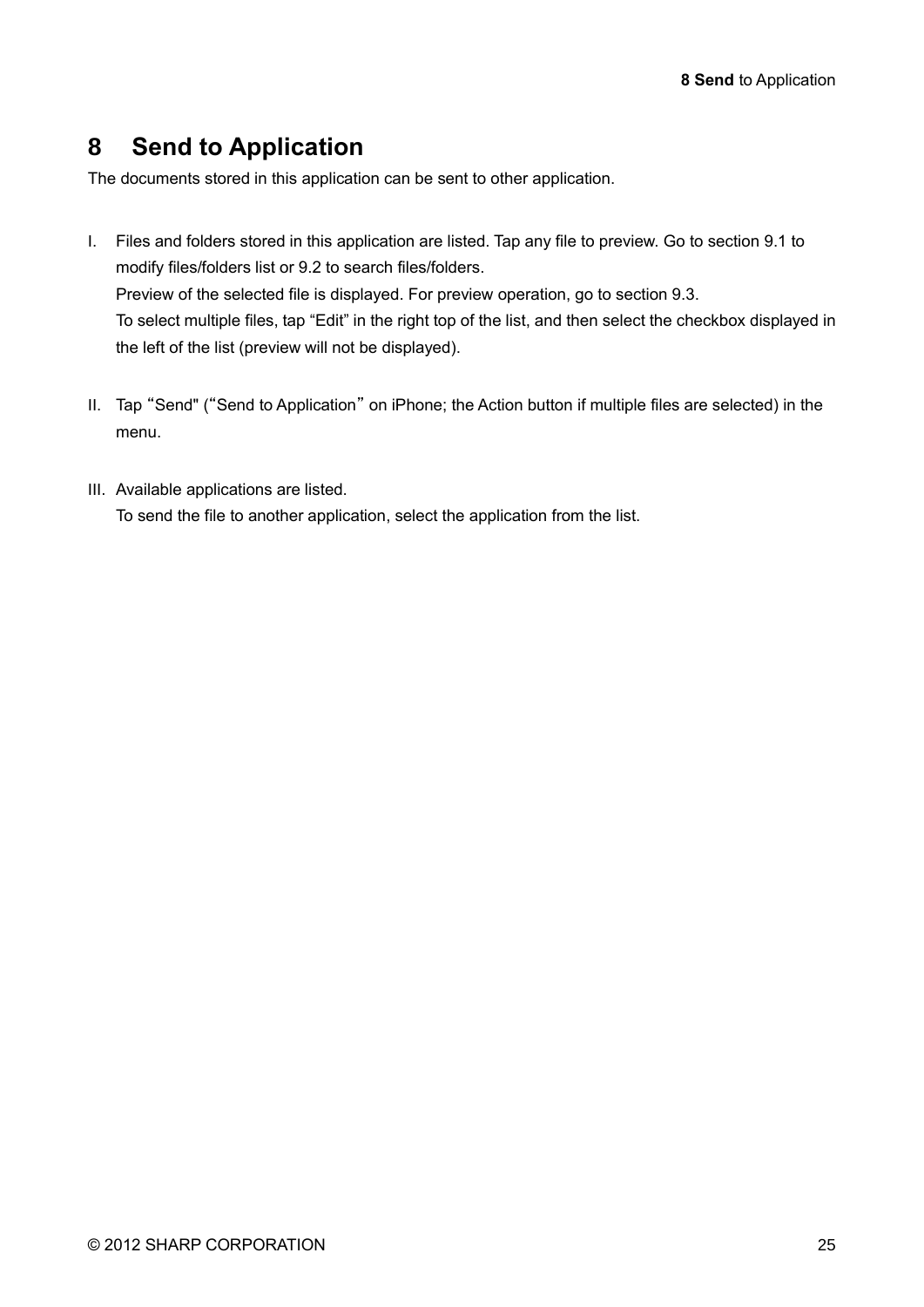# <span id="page-25-0"></span>**9 Manage Files**

Files or folders stored in the application can be managed. Available actions include the followings:

- Listing files and folders stored in the application
- Searching for files and folders
- $\bullet$  Previewing a file
- Changing name of a file/folder, or move or delete files/folders
- Creating a folder.

## <span id="page-25-1"></span>**9.1 Reordering Files/Folders**

Sort button is displayed in the right top of the file/folder list.

One of the following icons expressing current sort condition and order is indicated in the Sort button.

| $\odot$        | Ascending order of time stamp  |   | Ascending order of file size    |
|----------------|--------------------------------|---|---------------------------------|
| $\odot$        | Descending order of time stamp |   | Descending order of file size   |
| $\frac{A}{2}$  | Ascending order of file name   | 剛 | Ascending order of file format  |
| A <sub>2</sub> | Descending order of file name  | 師 | Descending order of file format |

Tap the sort button to sort. Sort condition and order can be changed. Sort conditions include time stamp, file name, file size and file format. Tap  $\triangle$  for ascending order and  $\triangledown$  for descending order.

## <span id="page-25-2"></span>**9.2 Search Files/Folders**

Search bar is displayed in the files/folders list. Enter the entire file/folder name, or a portion of the file/folder name that you would like to find. A list of files containing the searched-for characters will be displayed.

Further search from the search result can be conducted with tapping  $\mathbb Q$  to the right of the search bar.

| Item                  | <b>Description</b>                    |
|-----------------------|---------------------------------------|
| Include subfolders    | Include subfolders in search.         |
| Folder                | Include folders in search.            |
| <b>PDF</b>            | Include PDF files in search.          |
| <b>TIFF</b>           | Include TIFF files in search.         |
| Image File(JPEG, PNG) | Include JPEG and PNG files in search. |

Filter the search items further.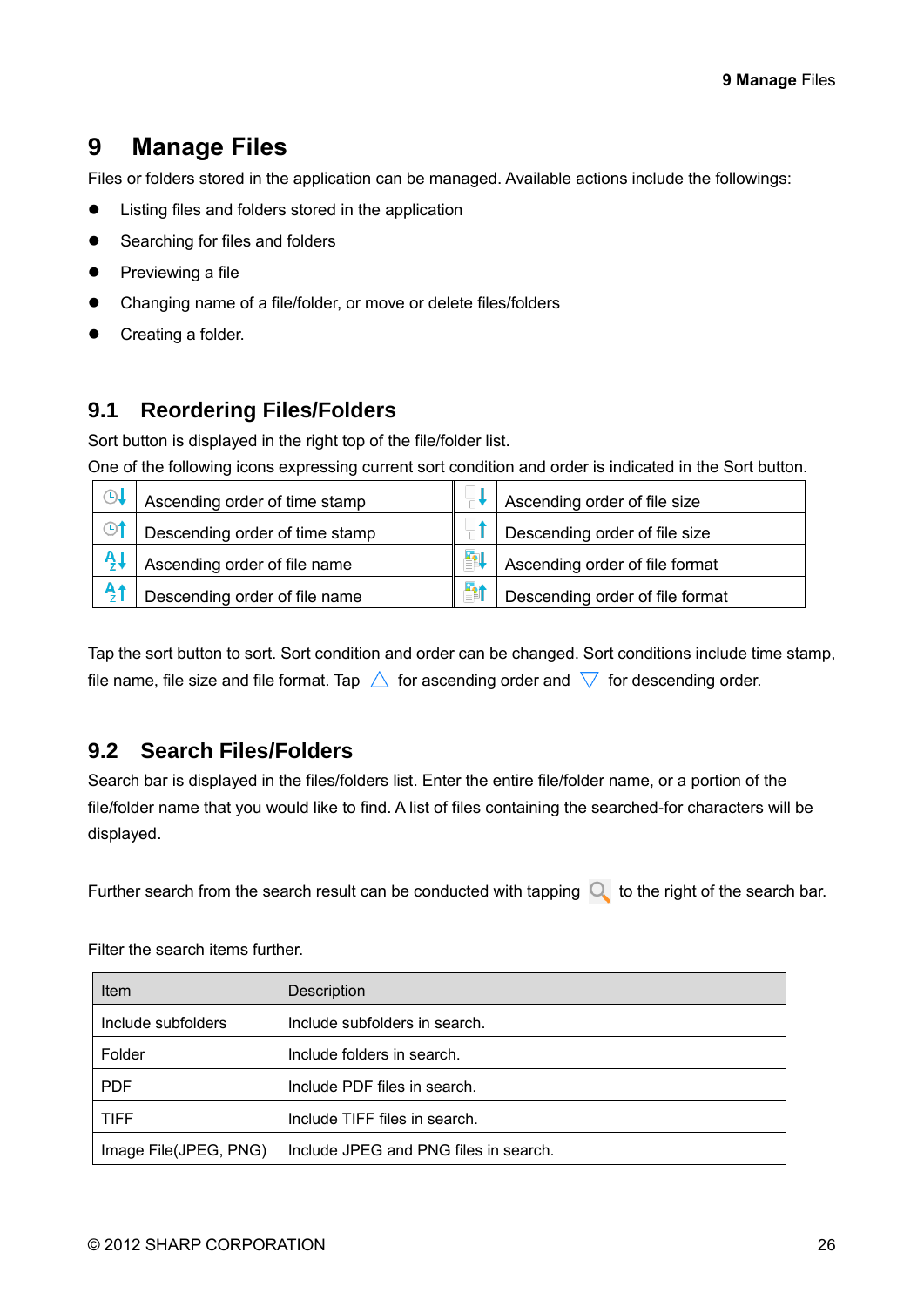| Item              | <b>Description</b>                           |
|-------------------|----------------------------------------------|
| OOXML File (DOCX, | Include DOCX, XLSX and PPTX files in search. |
| XLSX, PPTX)       |                                              |

You can arrange order of the search result. See section [9.1.](#page-25-1)

### <span id="page-26-0"></span>**9.3 Preview a File**

You can preview a file in the files/folders list.

Note: Preview is not displayed if free memory in your mobile device is not sufficient.

Use two fingers to zoom in/out the preview image. (Pinch out/Pinch in)

Tap  $\mathbb{C}$  to rotate the preview 90 degrees clockwise.

Note: Original size and/or orientation of the image are kept even if another operation is performed after the preview was rotated and/or zoomed.

Note: Some file formats (see chapter [2\)](#page-3-0) cannot be previewed or rotated.

For the file that contains multiple pages, scrolling up and down can preview each page.

Tap "Check with other application" to select an appropriate application to preview the file.

### <span id="page-26-1"></span>**9.4 Rename/Move/Delete Files/Folders**

Tapping "Edit" button on right top of the files/folders list enables renaming/moving/deleting the files/folders.

Check boxes will appear in the left of the list and the menu will appear in the bottom. Tap the check boxes of the files/folders that you wish to rename/move/delete.

#### **Rename Files/Folders**

Note: You can rename only 1 file/folder at one operation. You cannot rename multiple files/folders at once.

Note: The extension name of the file cannot be changed.

Tap  $\frac{1}{2}$  on the menu bar.

"Change File(Folder) Name" dialog is displayed. Enter a new name and tap "Save".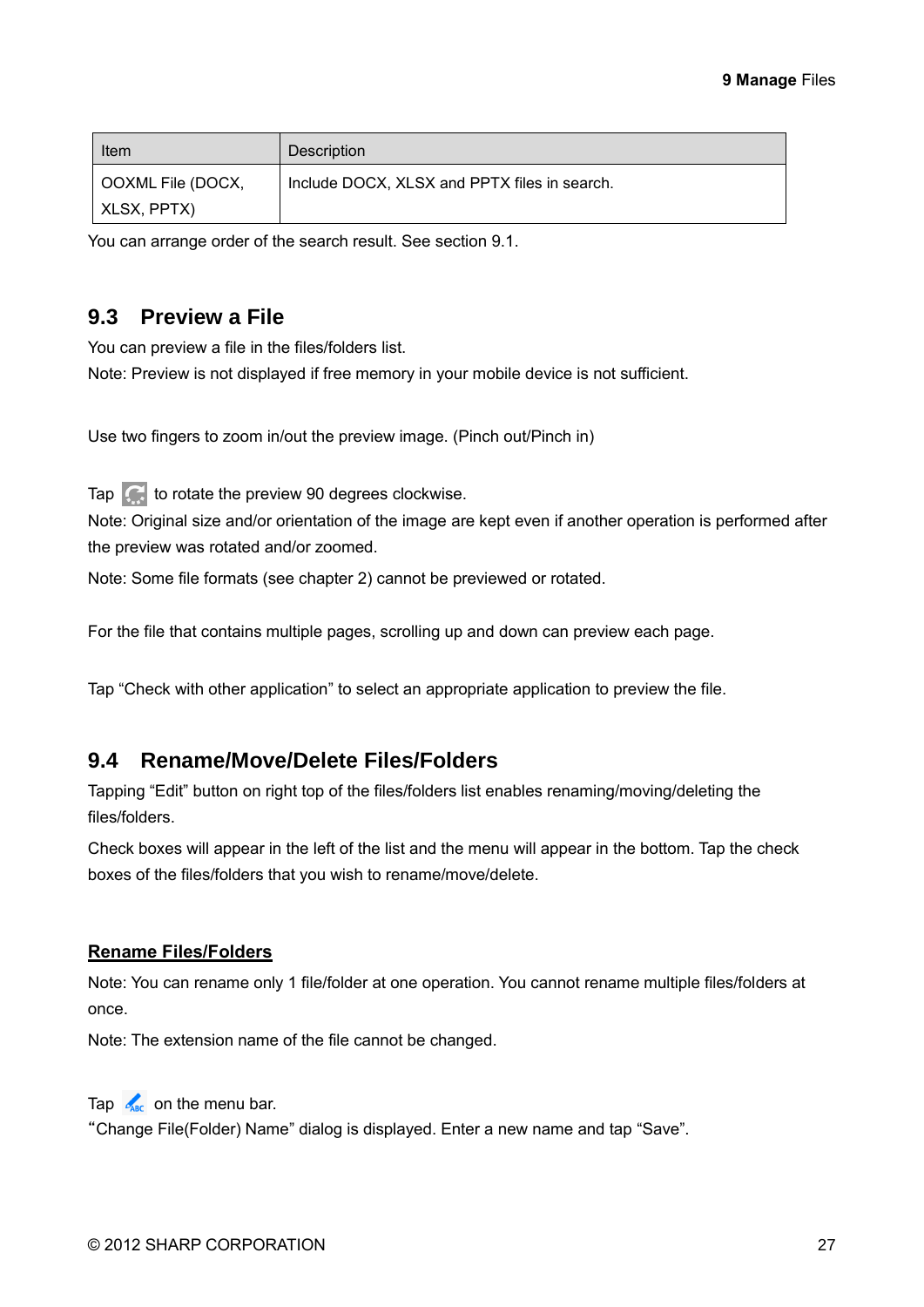#### **Move Files/Folders**

Tap  $\overrightarrow{r}$  on the menu bar.

The "Move" dialog ("Move" screen on iPhone) is displayed. Select a target folder and tap "Move Here."

#### **Delete Files/Folders**

Tap  $\frac{1}{\mathbf{u}}$  on the menu bar.

You can also delete a file in the following operations:

- Swipe the file or folder to the left without tapping "Edit" button. The "Delete" button is displayed. Tap the button to delete.
- $\bullet$  Preview the file. Tap "Delete this File" in the preview screen (see section [9.3\)](#page-26-0).

## <span id="page-27-0"></span>**9.5 Create a Folder**

- I. Go to the folder under which you wish to create a new folder.
- II. Tap "Edit" to display the menu bar and then tap  $\mathcal{F}^{\mathbb{Q}}$ .
- III. "Create Folder" dialog is displayed. Enter a new folder name, then tap "Save" to create the folder.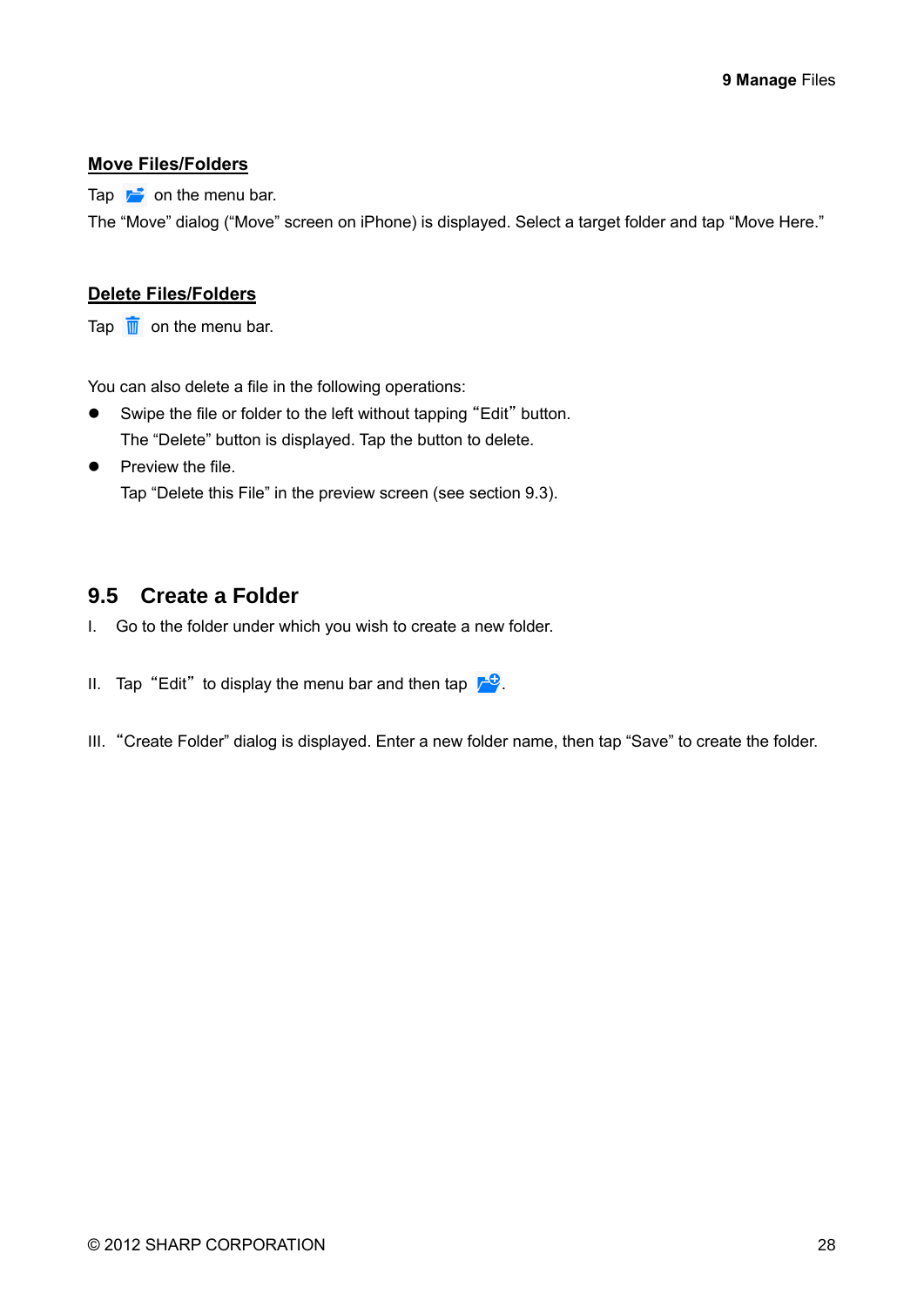# <span id="page-28-0"></span>**10 Add Wi-Fi Setting**

You read the QR code displayed on the printer/scanner operation panel to retrieve the wireless network (Wi-Fi) setting information, and create a Wi-Fi configuration profile, and then install the profile on your mobile device.

Note: The printer/scanner firmware may need to be updated before you can display QR codes on the printer/scanner operation panel. See the printer/scanner operation manual for the instructions how to display a QR code. The QR code displayed in other ways cannot be read.

Note: When using this function, the camera opens. You must allow this application to access the camera.

When tapping "Add Wi-Fi Configuration" from the main screen menu, the camera opens.

Display a QR code on the printer/scanner operation panel and read the QR code with the camera.

After a successful reading, the SSID and security (encryption standard) of the wireless network appear as the result of the reading. Tapping "Create Wi-Fi Profile" creates a Wi-Fi configuration profile based on the wireless network connection information stored in the QR code.

After the Wi-Fi configuration profile has been successfully created, install the profile from "Settings" menu of your mobile device. If you want to continue using Sharpdesk Mobile, push the home button of your mobile device twice, and then tap Sharpdesk Mobile screen.

The added Wi-Fi configuration profile can be checked from "Settings"-"General"-"Profiles and Device Management"-"Configuration profile" menu on your mobile device. To remove a configuration profile, tap it and then tap "Delete Profile".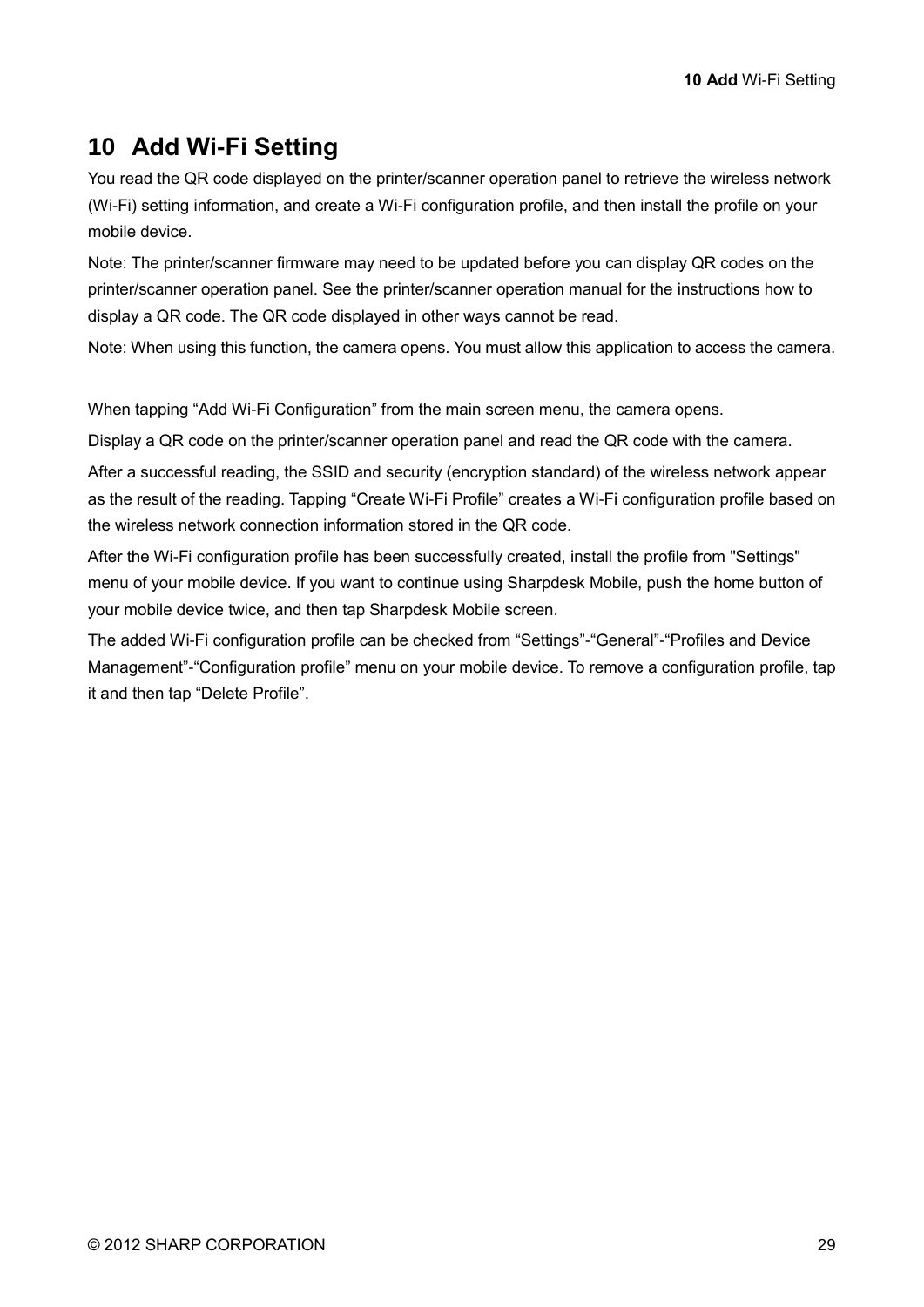# <span id="page-29-0"></span>**11 Print from External Application**

Data sent from other applications in your mobile device can be printed from this application.

- I. Open the file that you wish to print (JPEG, TIFF, PNG, PDF, DOCX, XLSX or PPTX) in other application.
- II. Tap the action button to display the menu and then tap "Open In".
- III. "Sharpdesk M" is listed as one of the applications that can receive this file. Then tap "Sharpdesk M".
- IV. See the stage where print setting menu with a print preview of the file is displayed in chapter [6](#page-18-0) for the subsequent steps.